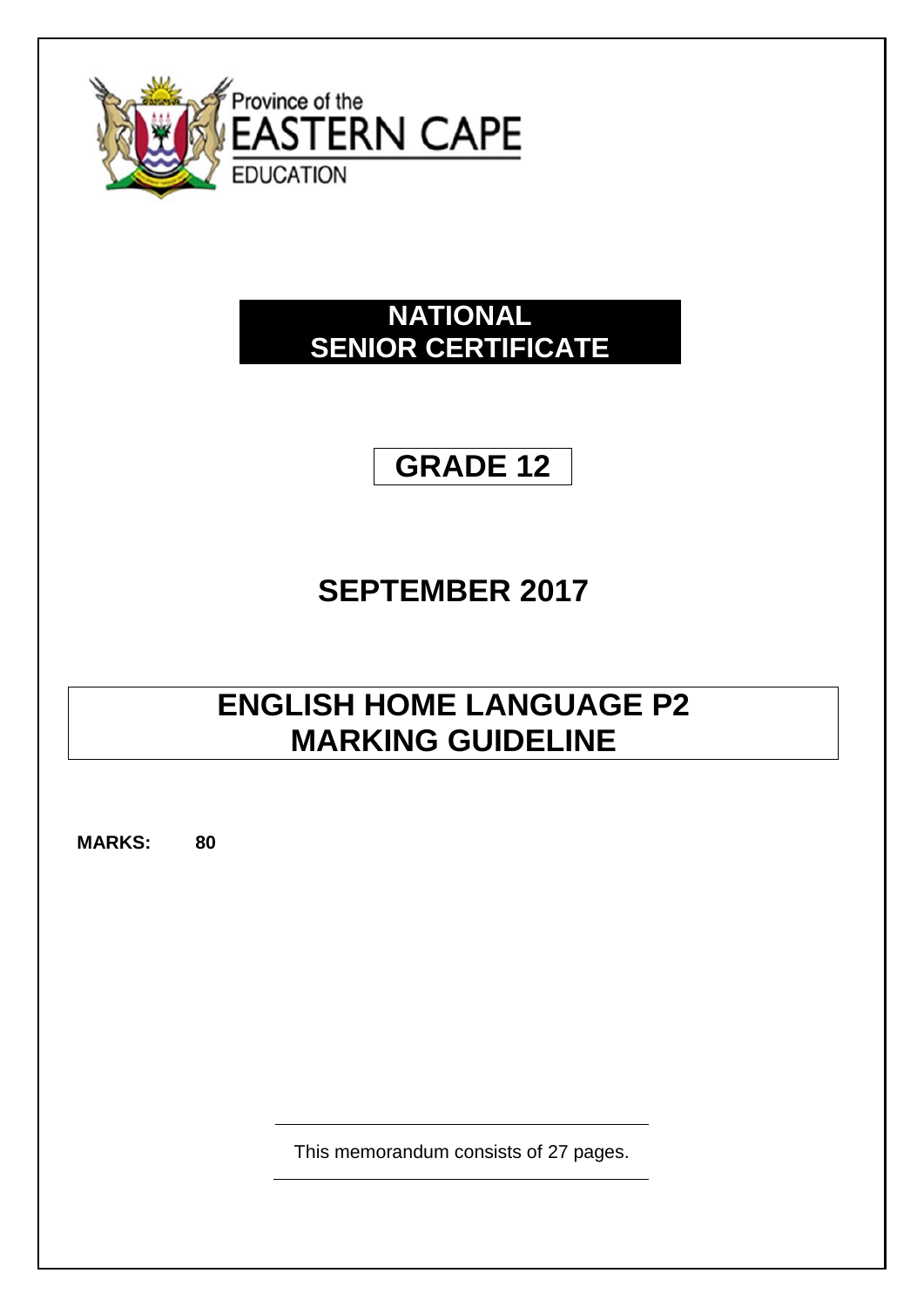### **NOTE TO MARKERS**

- This marking memorandum is intended as a guide for markers.
- Candidates' responses must be considered on their merits.

## **MARKING GUIDELINES**

- Wherever a candidate has answered more than the required number of questions, mark only the first answer/response. (The candidate may not answer the essay and the contextual question on the same genre.)
- In SECTION A, if a candidate has answered all four questions on seen poems, mark only the first two.
- In SECTIONS B and C, if a candidate has answered two contextual or two essay questions, mark the first one and ignore the second. If a candidate has answered all four questions, mark only the first answer in each section, provided that one contextual and one essay has been answered.
- If a candidate gives two answers where the first one is wrong and the next one is correct, mark the first answer and **ignore** the next.
- If answers are incorrectly numbered, mark according to the memo.
- If a spelling error affects the meaning, mark incorrect. If it does not affect the meaning, mark correct.
- *Essay question*: If the essay is shorter than the required word count, do not penalise because the candidate has already penalised him/herself. If the essay is too long, consider and assess a maximum of 50 words beyond the required word count and **ignore the rest of the essay.**
- *Contextual questions:* If the candidate does not use inverted commas when asked to quote, **do not penalise**.
- Answers to contextual questions must be assessed holistically. Part marks should be awarded in proportion to the fullness of the response to each question.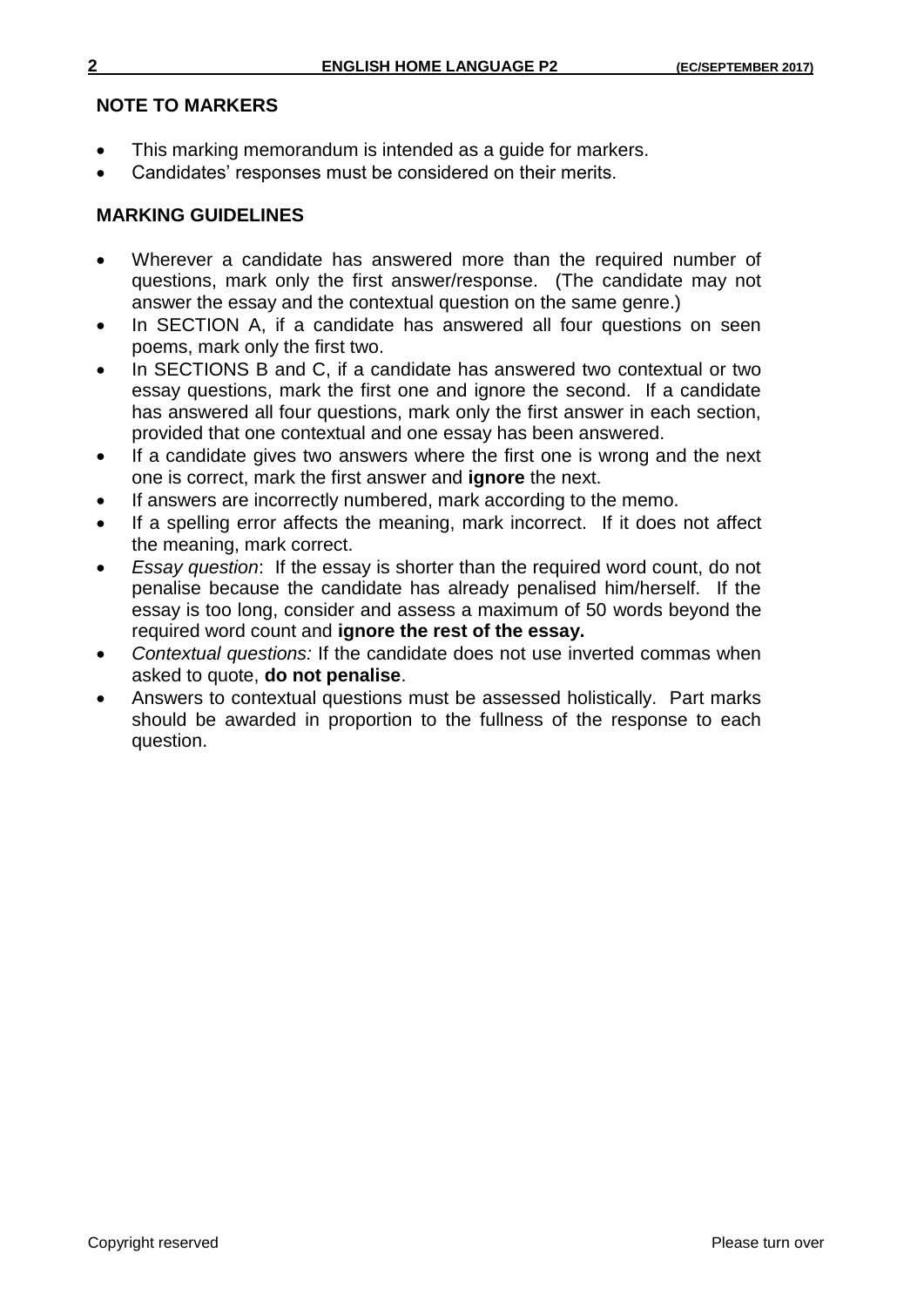#### **SECTION A: POETRY**

### **QUESTION 1: PRESCRIBED POETRY – ESSAY QUESTION**

**AN AFRICAN THUNDERSTORM – David Rubadiri**

- **Use the following, among others, as a guide to marking this question. Responses might differ, depending on the candidate's sensitivity to and understanding of the poem, and the poet's intention.**
- **Refer to the rubric at the end of the paper to assess this question.**

In a carefully planned essay, critically discuss how the poet uses structure, imagery and sound devices to indicate the danger of the oncoming storm. Your essay must be 250–300 words (about ONE page) in length.

- STRUCTURE: The poem has three stanzas of different lengths written in free verse. Some lines have only single words ('Turning', 'sharply', 'madly', 'women') which emphasise the suddenness of the impending storm; it is as if there is not enough time to write full lines, which adds to the sense of urgency.
- The irregular length of the lines appears to add to the confusion of scudding clouds, mothers calling for their children, children enjoying the mayhem, and clearly not understanding the dangers of a thunderstorm.
- The prevalence of present participles ('hurrying', 'turning', whirling', 'clinging', 'dangling') strongly suggests movement and possible danger.
- IMAGERY: The similes ('Like a plague of locusts', 'Like a madman', 'Like dark sinister wings', 'Clothes waver like tattered flags') depict unpleasant and ominous images, that add to the idea that the storm is going to be dangerous; unpleasant.
- Clouds are ominously present as 'dark sinister wings', surrounding the village and waiting to 'attack'.
- The wind makes a 'din'; the noise adds to the confusion.
- The repetition of 'trees bend to let it pass' indicates that even trees are not strong enough to withstand the power of the storm. It also shows that the trees are subservient to the storm's power ('bend to let…').
- The unpredictable movement of lightning ('jaggered blinding flashes') is dramatic and potentially dangerous.
- SOUND DEVICES: The onomatopoeic 'whirling', 'wind whistles', 'toss and turn', 'tattered flags' suggest the noise made by the strong wind.
- Finally, 'rumble', 'tremble and crack' clearly indicate the presence of the storm it is now audible and real.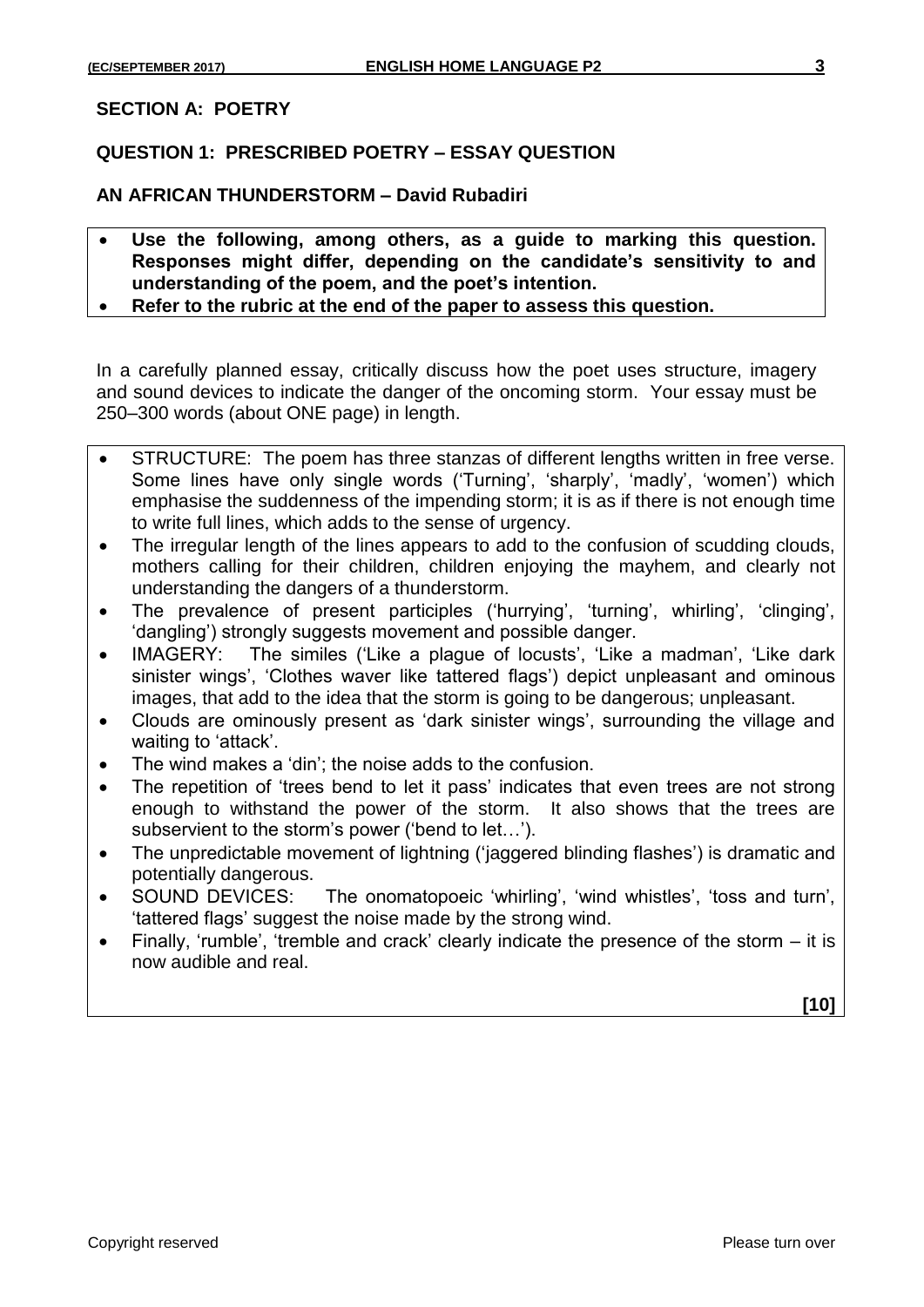## **QUESTION 2: PRESCRIBED POETRY – CONTEXTUAL QUESTION**

## **REMEMBER – Christina Rossetti**

2.1 Comment on the repetition of the title in the poem. *The repetition of 'remember' emphasizes* **(1)** *the speaker's wish that her beloved would not forget her.* **(1)** (2)

2.2 How does the use of pronouns reveal the nature of the speaker's relationship? *The use of first and second person pronouns indicates a personal and close relationship.* (2)

2.3 Discuss critically the poet's use of format to indicate different tones. *It is a Petrarchan sonnet. The octave describes the lover's absence and what life would be without the other person. The tone is at once adamant and contemplative.*

*The sestet starts with 'yet' to indicate there is a change – instead of memories, the beloved should forget and rather move on with life. The tone is one of conciliation and acceptance.*

*The format supports the development in the tone of the poem.*

**Award 3 marks if at least two characteristics of a Petrarchan sonnet have been addressed and the different tones are discussed.** (3)

2.4 To what extent do you think that this is a love poem if references are made to 'silent land' (line 2) and 'darkness and corruption' (line 11)? Refer to the whole poem in support of your answer. *It is a love poem. It is clear that the couple share an intimate relationship. The couple is realistic about life; they admit that they will not be together forever. In a way this proves that their love is strong enough to address such harsh realities as death ('silent land', 'darkness').* 

**Mark globally.** (3)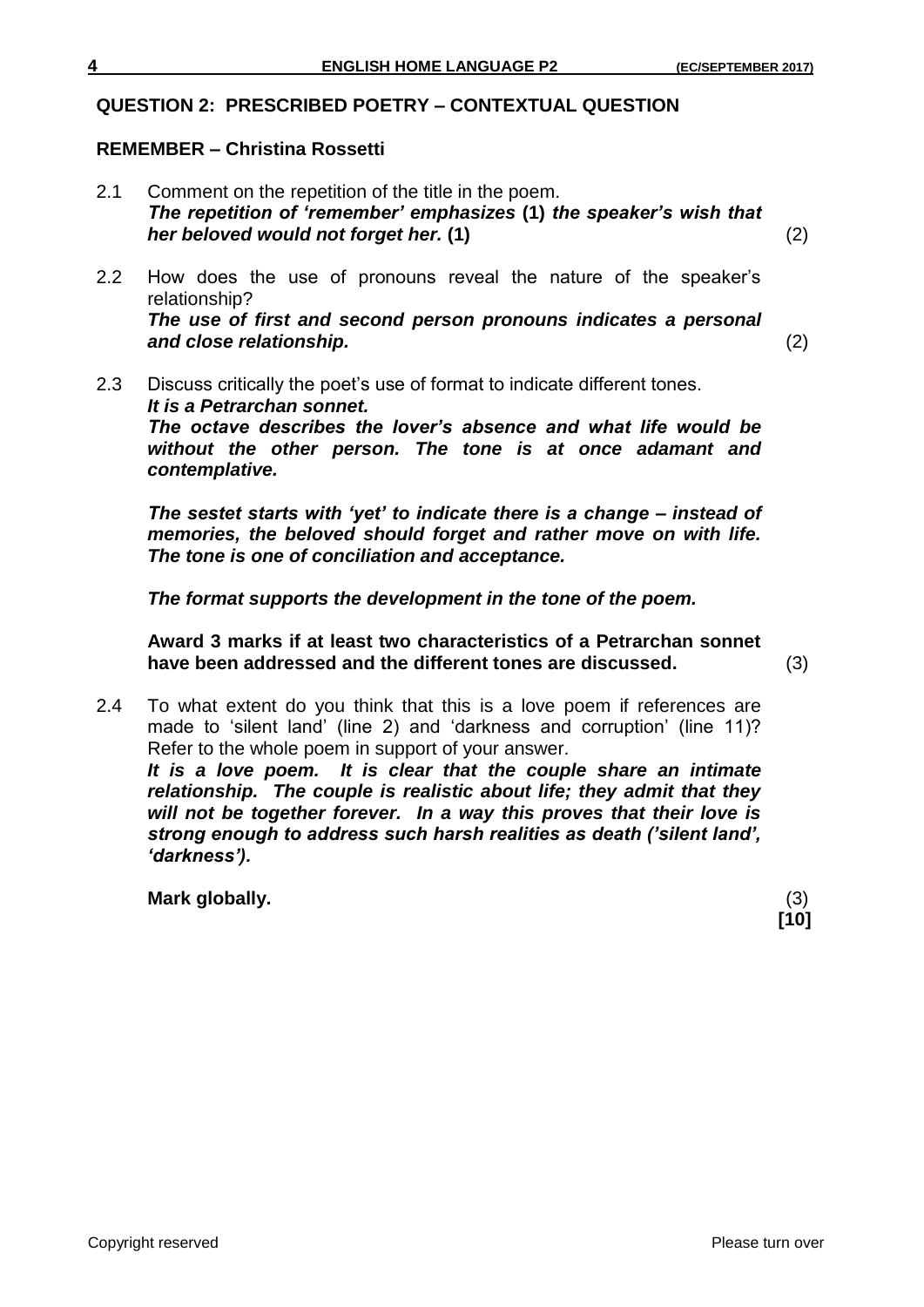#### **QUESTION 3: PRESCRIBED POETRY – CONTEXTUAL QUESTION**

### **A HARD FROST – Cecil Day Lewis**

3.1 Explain the metaphor in line 1. *The frost came 'in the night', in darkness, without warning, like a thief would do. The frost changed ('stole') the landscape; it took without permission and left the speaker bereft.* (2)

3.2 Describe how the unusual word 'blossomers' in line 7 helps create an unusual image in the same line. *The unusual word 'blossomers' supports the idea that the elm trees bore 'crystal' flowers – hardly possible.* (2)

3.3 The speaker suggests that the appearance of the frost is fleeting and misleading. How does he convey this in lines 10-13? *He compares the frost to a young girl who only wears her beautiful wedding gown ('bridal gear') for a few hours, instead of the full duration of her wedding celebrations – viz. fleeting. She is left with the reality of her 'raw country' life when she no longer wears the lovely wedding dress – the beautiful wedding was short-lived, and she faces her 'raw country' life again – viz. misleading.* 

**Award 3 marks for logical explanation that includes the ideas of fleeting and misleading.** (3)

3.4 Comment on the poet's use of diction in the last four lines to create the final tone.

*Words such as 'deep below', 'stiff' and 'grip' suggest that the frost bout prevents the arrival of spring. But in the last two lines 'unclenches' suggests otherwise. The last phrase – 'lets our future breathe' – brings relief with the use of the collective 'our' and the word 'breathe'. The final tone is positive, affirmative, confident.*

**Award 3 marks for 2 examples well discussed and a reference to tone.** (3)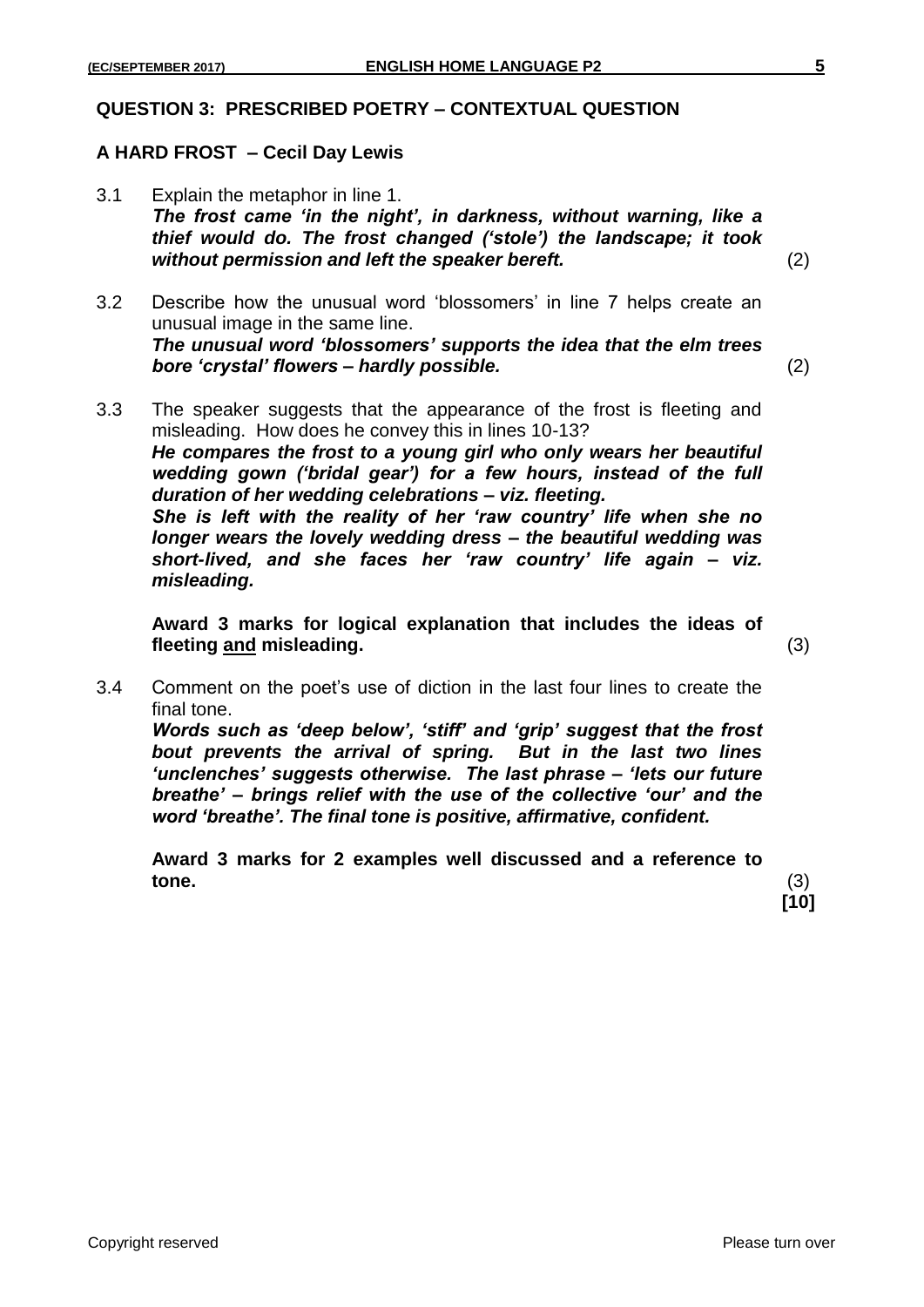## **QUESTION 4: PRESCRIBED POETRY – CONTEXTUAL QUESTION**

## **AN AFRICAN ELEGY – Ben Okri**

4.1 Refer to lines 6–7. Comment on the use of 'burn' and 'golden' to indicate a change in feelings. *The word 'burn' indicates pain caused by heat. The same situation becomes 'golden' when he decides to be happy instead. The 'burn' becomes 'golden' – rich, beautiful, without any pain.*

## **Must refer to both words.** (2)

4.2 Refer to lines 11–15. Describe, in your own words, what gives Africans the ability to 'bless things'.

*They appreciate what nature gives them ('air', fruit', 'lights that bounce gently on the waters') and find joy in its beauty. Despite their pain they see beauty and can thus 'bless things'.* (2)

4.3 Discuss critically the poet's ironic choice of 'elegy' in the title. *An elegy is a sad song used when death has occurred. This poem, however, is about finding joy, about an optimistic spirit amidst hardship, and the ability to be hopeful even when things are difficult. It strongly contradicts the usual sad and mournful tone associated with death.*

## **Award 3 marks only if irony is discussed.** (3)

4.4 How does the speaker suggest Africans manage to deal with hardship? Refer to the last two stanzas in support of your answer. *They live close to their ancestors, and obey what they feel are messages from their ancestors. ('And they tell me that / This life is good / They tell me to live it gently') They live close to nature, and see music and beauty in their natural surroundings. ('The ocean is full of songs./The sky is not an enemy.') They accept their fate and move on despite it. ('Destiny is our friend.') They are careful; mindful of their surroundings and passionate* 

*about life. ('live it gently/With fire')*

**Award 3 marks for any 2 points well discussed.** (3)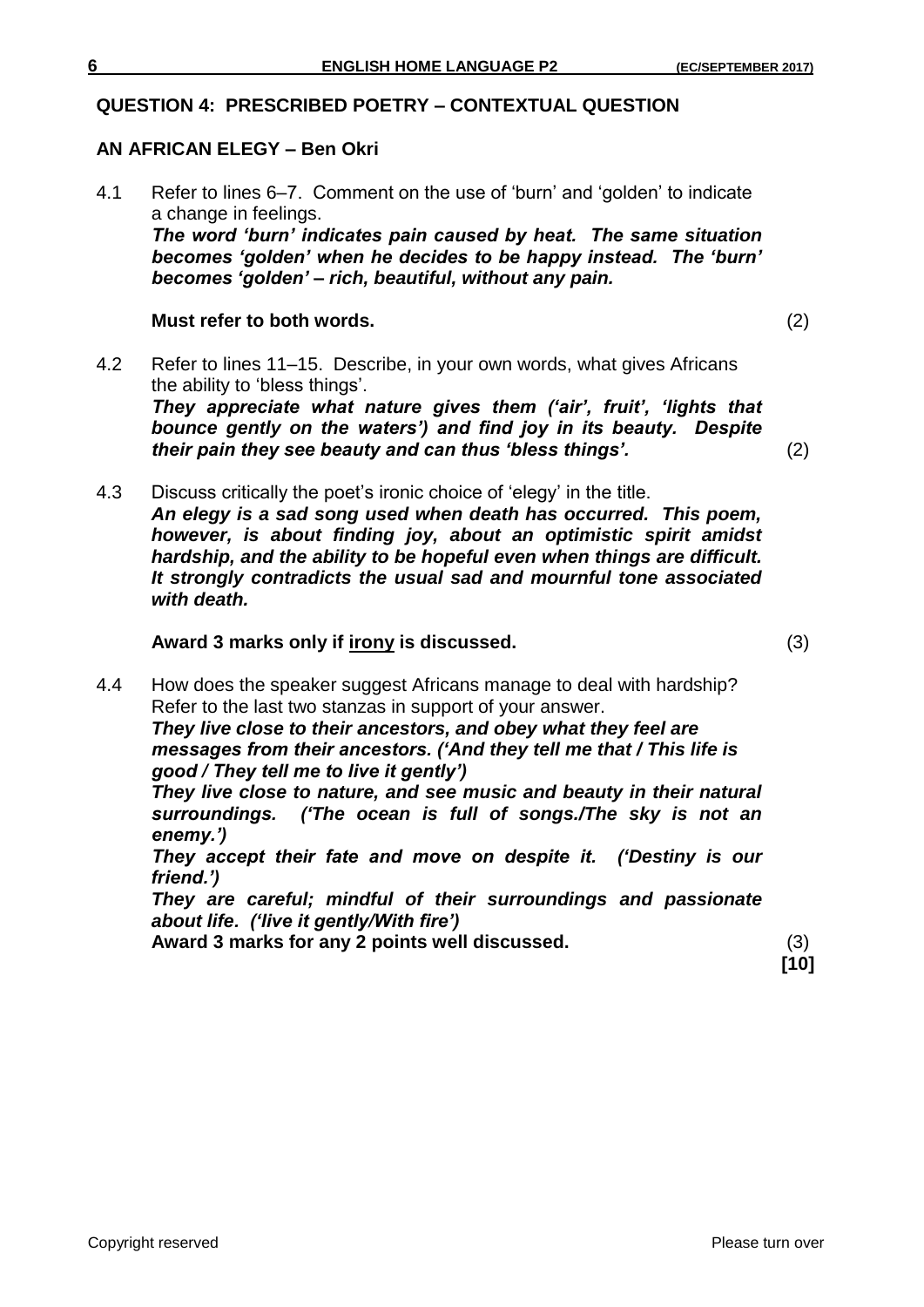#### **QUESTION 5: UNSEEN POETRY – CONTEXTUAL QUESTION**

## **I THREW IT AWAY – Bob Dylan**

5.1 How do the words 'cruel' and 'fool' add to the speaker's opinion of himself in stanza 1? *He admits that he had behaved in an unacceptable, 'cruel' way, and that he is stupid ('fool') for having done so.*

## **Candidate must refer to both words for 2 marks.** (2)

5.2 Refer to lines 6–7. Explain how the metaphors indicate the speaker's love that he had thrown away.

*He was given ('palm of my hand') a love that was powerful/large/natural ('mountain').* 

*This love was everlasting, because it was like a river that 'ran through every day'.*

## **Award 3 marks if both metaphors are well explained.** (3)

5.3 The poet is a well-known composer and singer, who was awarded the Nobel Prize for Literature in 2016. Identify two musical characteristics in the poem.

*Rhyming couplets (lines 3-4; 8-9; 13-14; 18-19). Repetition of the title in various forms. Repetition/Refrain of the last two lines.*

**Any 2.** (2)

5.4 Refer to the last two stanzas. Identify the tone by close reference to the speaker's instructions in support of your answer. *Regretful/urgent/sad tone.* 

*He explains ('Take a tip') that love is a necessity; we cannot do without it – his advice is based on experience.*

*He warns that it will be painful ('a-hurtin') if you were to throw away someone's love.*

**Tone = 1 mark Two references = 2 marks** (3)

**[10]**

**TOTAL SECTION A: 30**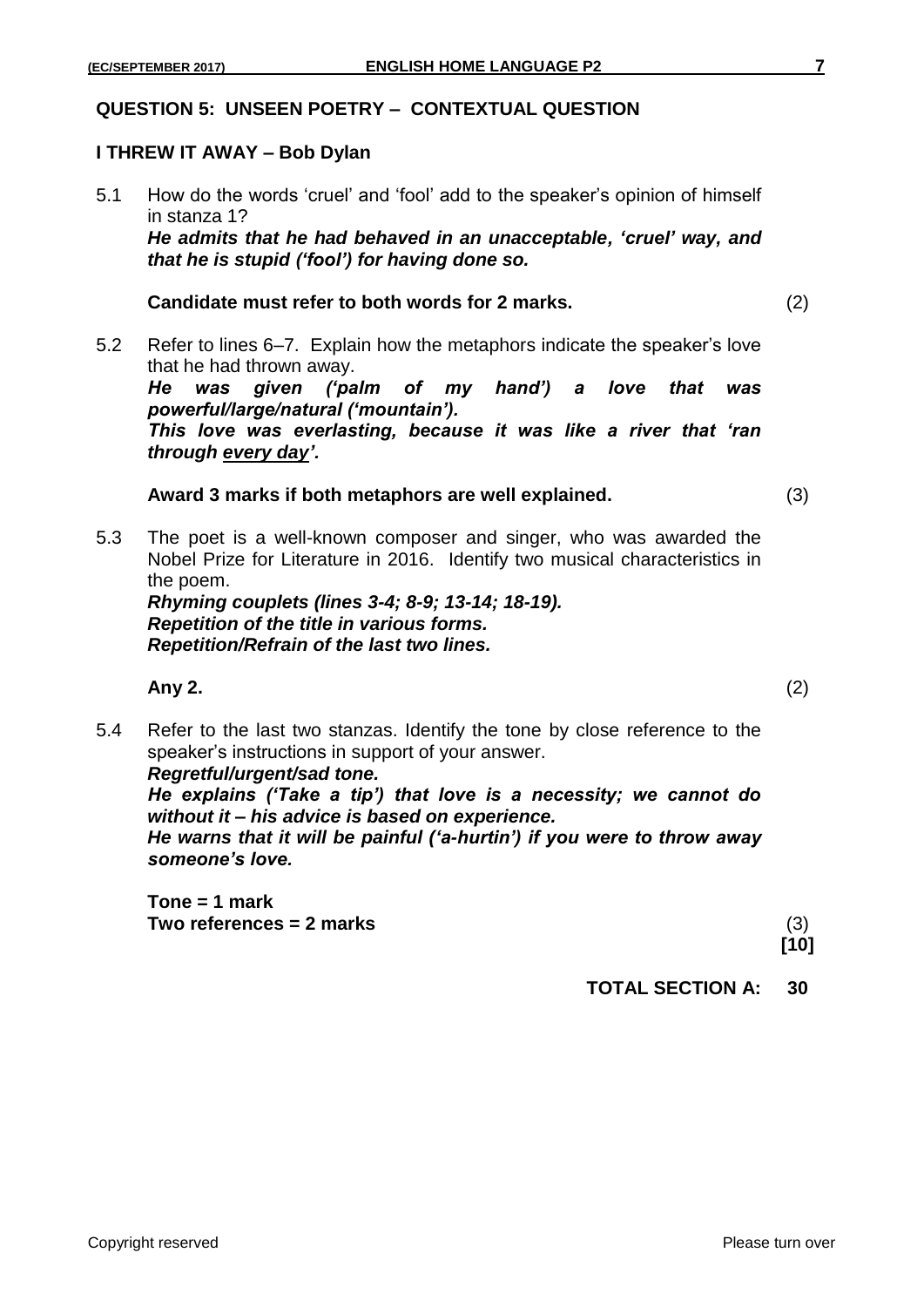### **SECTION B: NOVEL**

## **QUESTION 6: ESSAY QUESTION –** *THE PICTURE OF DORIAN GRAY*

In a carefully planned essay of 400–450 words (2–2½ pages) in length, critically discuss to what extent Dorian Gray's character is shaped by his association with Lord Henry.

- **Use the following, among others, as a guide to marking this question. Responses might differ, depending on the candidate's sensitivity to and understanding of the novel.**
- **Refer to the rubric at the end of the paper to assess this question.**
- Initially, Dorian is a young man who is socially inexperienced and unsophisticated.
- His first meeting with Lord Henry is at Basil Hallward's home, and Lord Henry is taken by Gray's unusual beauty, and reckons 'there was nothing that one could not do with him'.
- Lord Henry's sophistication is no match for Dorian's naivety. He decides quite coldly that he 'would seek to dominate him'.
- Lord Henry openly disapproves of Dorian's silly infatuation with Sibyl Vane. His marriage is one where he openly has very little in common with his wife, and she seems to abide by this unorthodox arrangement. He sees conventional relationships as interfering with an individual's choices and freedom.
- Sibyl Vane's death proves to be a turning point in Dorian's life. He is left cold by her poor performance. He loved her when 'he had thought her great.'
- He notices that Basil's painting of him inexplicably shows a slight change his expression has changed 'with the touch of cruelty in the mouth'. He is haunted by this.
- He regrets treating Sibyl so cruelly, but she commits suicide before he can make amends.
- But Dorian admits to Lord Henry that he 'cannot feel the tragedy as much as he' wants to. This sets him on another and new course.
- He decides to be like the Greek gods 'strong, and fleet, and joyous' he has lost his innocence, and spends the night of Sibyl's death enjoying the Opera.
- Dorian embarks on a life that is focused only on hedonistic pleasures of all types. He lives lavishly and on his own. He indulges in activities that are morally questionable.
- He continues his association with Lord Henry, who approves of his lifestyle.
- While Lord Henry sees Dorian as somebody he can corrupt, and he attempts to do so on several occasions, it is Dorian himself who makes the decision to lead an extraordinary flamboyant and excessive life. He does not require Lord Henry's permission or advice to know how to conduct himself.
- When he is finally confronted with the hideous version of himself in the secreted painting, he realises how far he has gone. He does not blame anybody else for this.
- It is enough for him to commit suicide. It is as if, even for his very jaded palate, the absolute horror of what he had become is too much.
- Basil's art piece the perfect face and innocence ends up nothing more than an empty wreck of a human being. **[25]**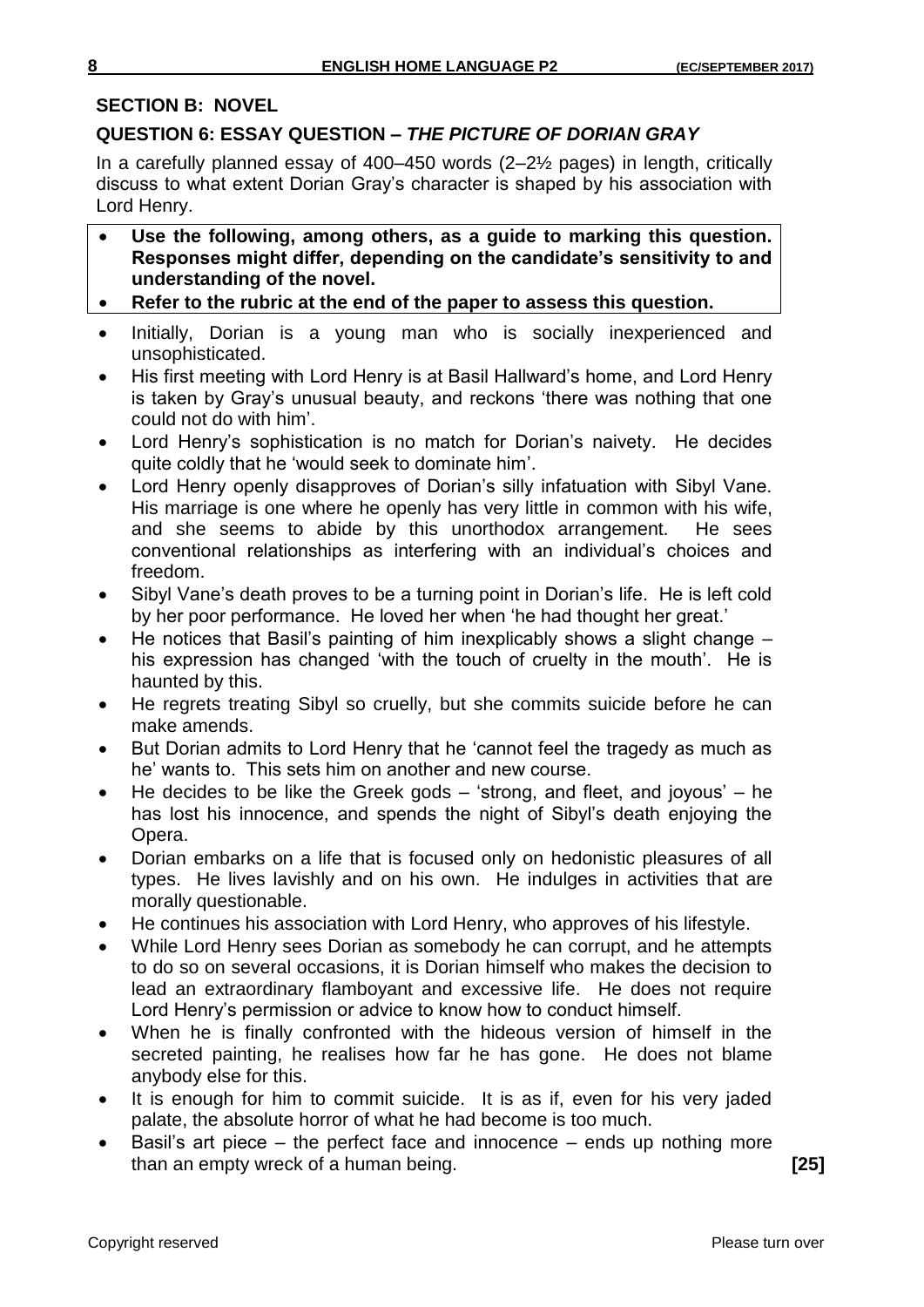#### **QUESTION 7 – CONTEXTUAL QUESTION:** *THE PICTURE OF DORIAN GRAY*

7.1 Lord Henry and Dorian Gray are discussing Sibyl Vane's mother. What are Sibyl's circumstances?

*Sibyl comes from poor circumstances. Her mother is in debt to Mr Isaac. Mrs Vane is unimpressed by her daughter's intention to marry her 'Prince Charming'; she wants her to earn money to pay off their debts. James Vane, her 16-year-old brother, is a sailor who wants to escape his circumstances and emigrate to Australia.*

#### **Any 3 relevant facts.** (3)

7.2 Mention two things evident about Lord Henry's character in lines 1–4. *He is vain – he studies his beautiful rings. He is uncaring and indifferent; he is 'depressed' when he hears stories about people's sad lives.* 

#### **Award 3 marks for 2 points well explained.** (3)

7.3 Refer to lines 8–13. Explain how Lord Henry tries to manipulate Dorian. *He is petulant. He accuses Dorian of missing their regular dates and being 'dreadfully late', which is untrue. Although Dorian still sees him every day, he requires an explanation from Dorian, and disapproves of him seeing Sibyl. Dorian feels obliged to explain his life to Lord Henry.*

#### **Award 3 marks for 2 points well explained.** (3)

7.4 What impression is created of Dorian's relationship with Sibyl in this extract? *Dorian is in love with all the characters Sibyl portrays on stage, and not with her true self. He has not spent time in her company to get to know her, yet confesses his love for her and says she has 'a wonderful soul'. He is inexperienced and his relationship with Sibyl is unrealistic.*

#### **Award 3 marks for 2 points well explained.** (3)

7.5 What are the reasons for Lord Henry's 'subtle sense of pleasure' (line 28)? *Under Lord Henry's influence, Dorian has become more worldly and less naïve. He socialises almost exclusively with Lord Henry. He is no longer restricted by his manners; he is adapting to Lord Henry's* 

**Award 3 marks for 2 points well explained.** (3)

*cynicism.*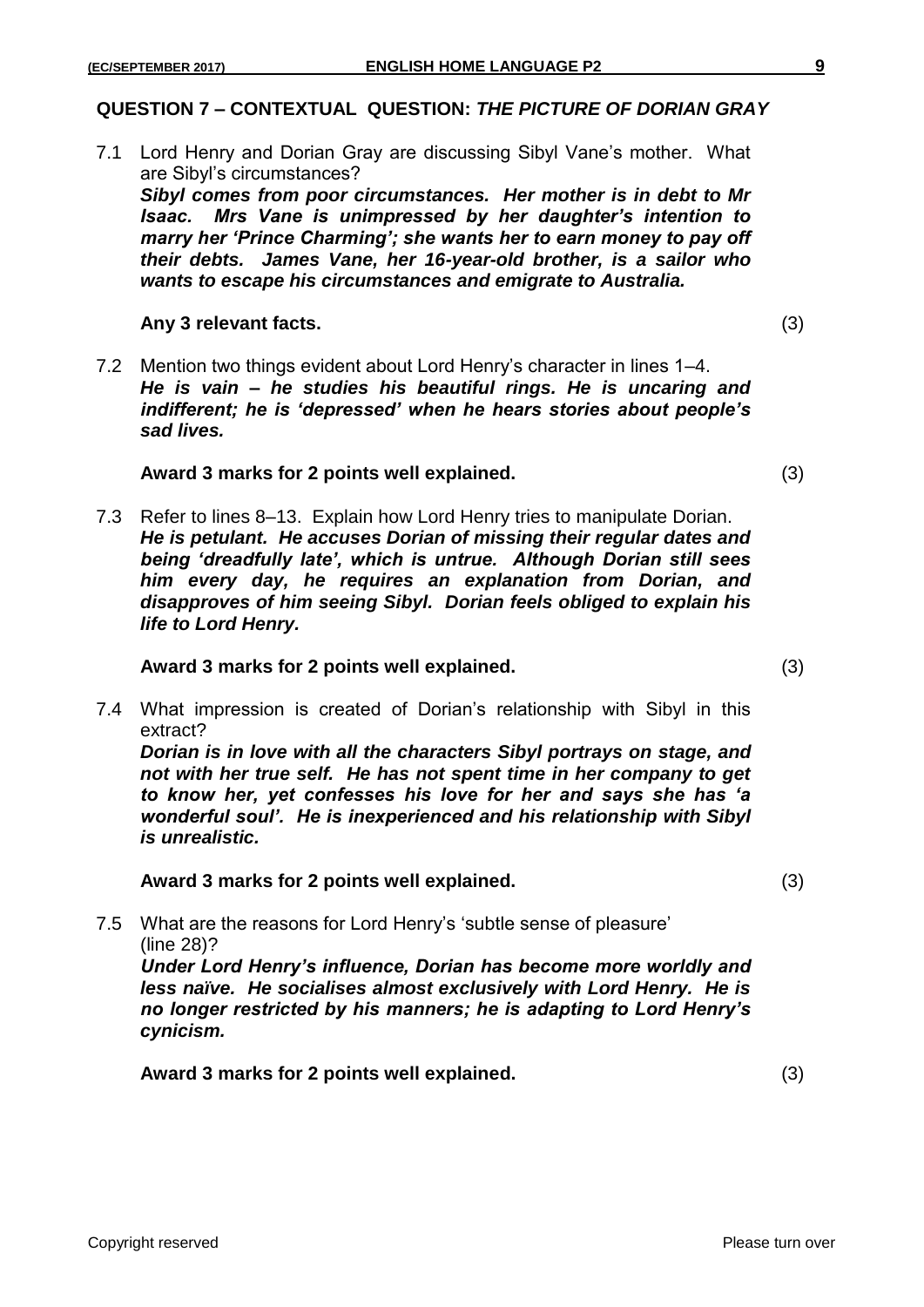7.6 Place the extract in context.

*Dorian has taken a long cab ride to a part of town where there are opium dens and sneering women accosting men on the streets. He is a frequent visitor, because he is probably addicted to opium.* 

## **Award 3 marks for 2 points well explained.** (3)

7.7 Critically discuss the relationship between Dorian and Adrian Singleton. *Dorian knows the much younger man, and probably introduced him to opium. Adrian is an addict; he lives in the squalid conditions because 'I'm quite happy here.' (line 8). Dorian offers Adrian help, and leaves 'with a look of pain in his face' (line 14); it is too late for Adrian.* 

## **Award 3 marks for 2 points well explained.** (3)

7.8 Account for the change in Dorian Gray's character from the enthusiastic lover in Extract A to the world-weary opium den visitor in Extract B. **Extract A:** *He is in love with the idea of Sibyl's acting roles; (1) he is naïve and in Lord Henry's thrall. (1)*

**Extract B:** *He is looking for an opium den; he knows his way around a very bad part of town. (1) He has become immoral and corrupt due to Lord Henry's influence. (1)* (4)

**[25]**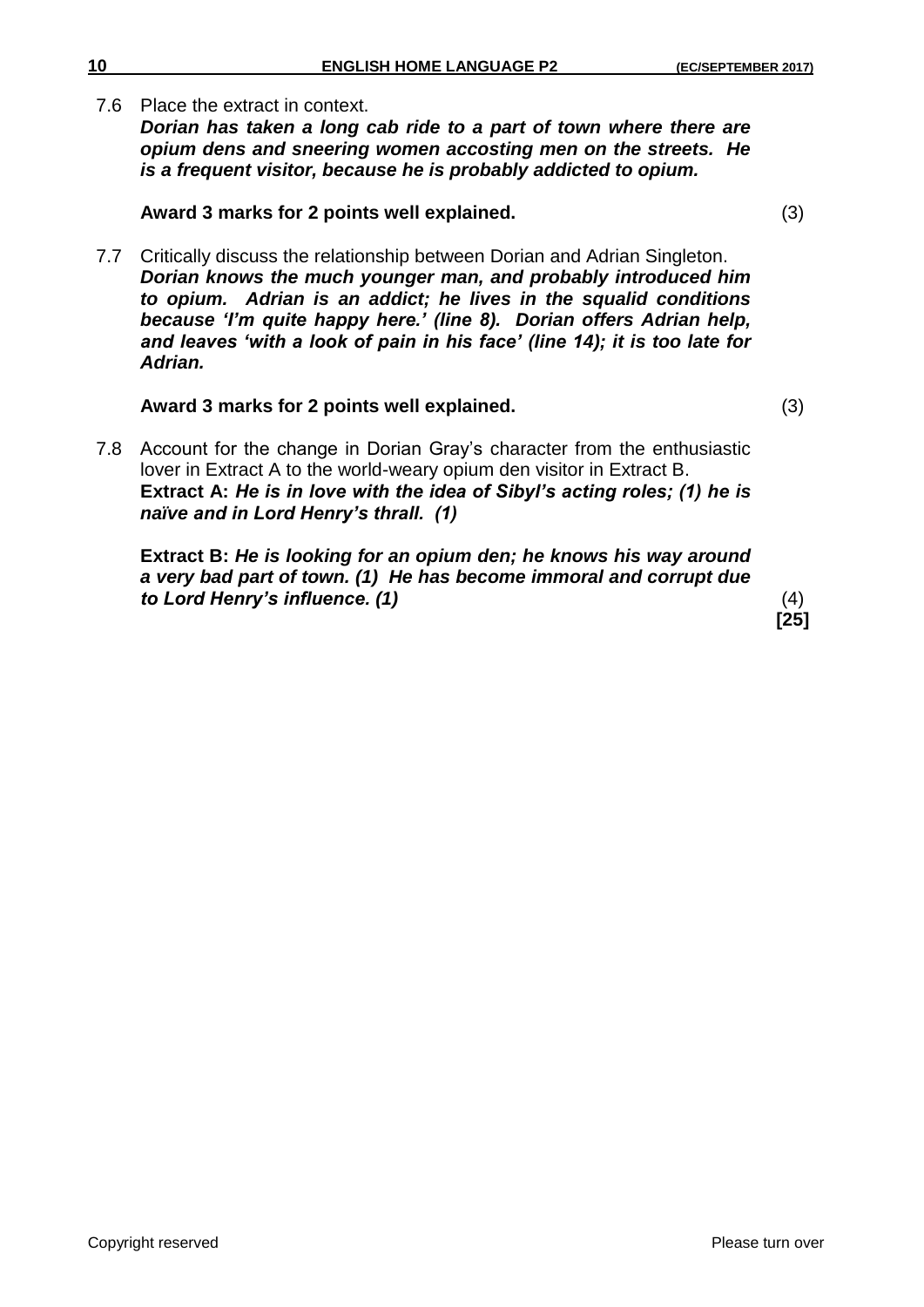## **QUESTION 8: ESSAY QUESTION –** *LIFE OF PI*

In a carefully planned essay of 400–450 words (2–2½ pages) in length, discuss to what extent Pi's determination to survive is shaped by external circumstances.

- **Use the following, among others, as a guide to marking this question.**
- **Responses might differ, depending on the candidate's sensitivity to and understanding of the novel.**
- **Refer to the rubric at the end of the paper to assess this question.**
- To some extent. Pi's stay on the boat forces him to come to terms with his situation; he faces dangers in many forms and deals with them as best he can.
- He grows up in a zoo, where he is familiar with animal behaviour. He knows that he has to control Richard Parker in order to survive. He trains him; by rewarding him with food, the tiger accepts him as his leader. He also knows that animals are not the same as humans, and that they are dangerous.
- Although his name means a number that is unending and irrational, Pi relies on his common sense to survive. Already at school he invents the name Pi to protect himself from school mates teasing him about his name. 'Survival starts by paying attention to what is close at hand and immediate.' On the boat, he is practical – he creates physical boundaries to ensure territorial positioning. He is intelligent – he rations his food and water; he uses solar stills to collect water; he builds a raft.
- In order to deal with terrible situations, such as the killing of the zebra and Orange Juice, Pi would resort to dealing with practical matters – he takes stock of the contents of the lifeboat; he develops a routine to train Richard Parker; he keeps a journal to make some sense of his circumstances.
- Pi has a deep sense of spirituality, which sustains him when life is 'nothing but grief, ache and endurance'. He convinces his parents that he can be a Hindu, a Christian and a Muslim, because he just wants 'to love God'. He often exclaims 'Jesus, Mary, Mohammed and Vishnu!' – he does not see faith as something that is bound by doctrine. This broad acceptance and devotion support him when things are difficult; when he finally reaches land, the soft sand of the beach was 'like the cheek of God'. His religious beliefs are also very real to him.
- Pi's ability to create a story with animals instead of humans, is another survival technique. He witnesses his mother's killing, the Chinese boy's suffering, and other unmentionable horrors. In order to survive these tormenting visions, he creates a 'better' story, which, in turn, contributes to his survival.
- He forms an unlikely bond with his worst enemy Richard Parker. Because of the constant threat the tiger poses, Pi has to be on the alert at all times.
- Ironically, the creature that will probably kill him very easily, is also his saviour.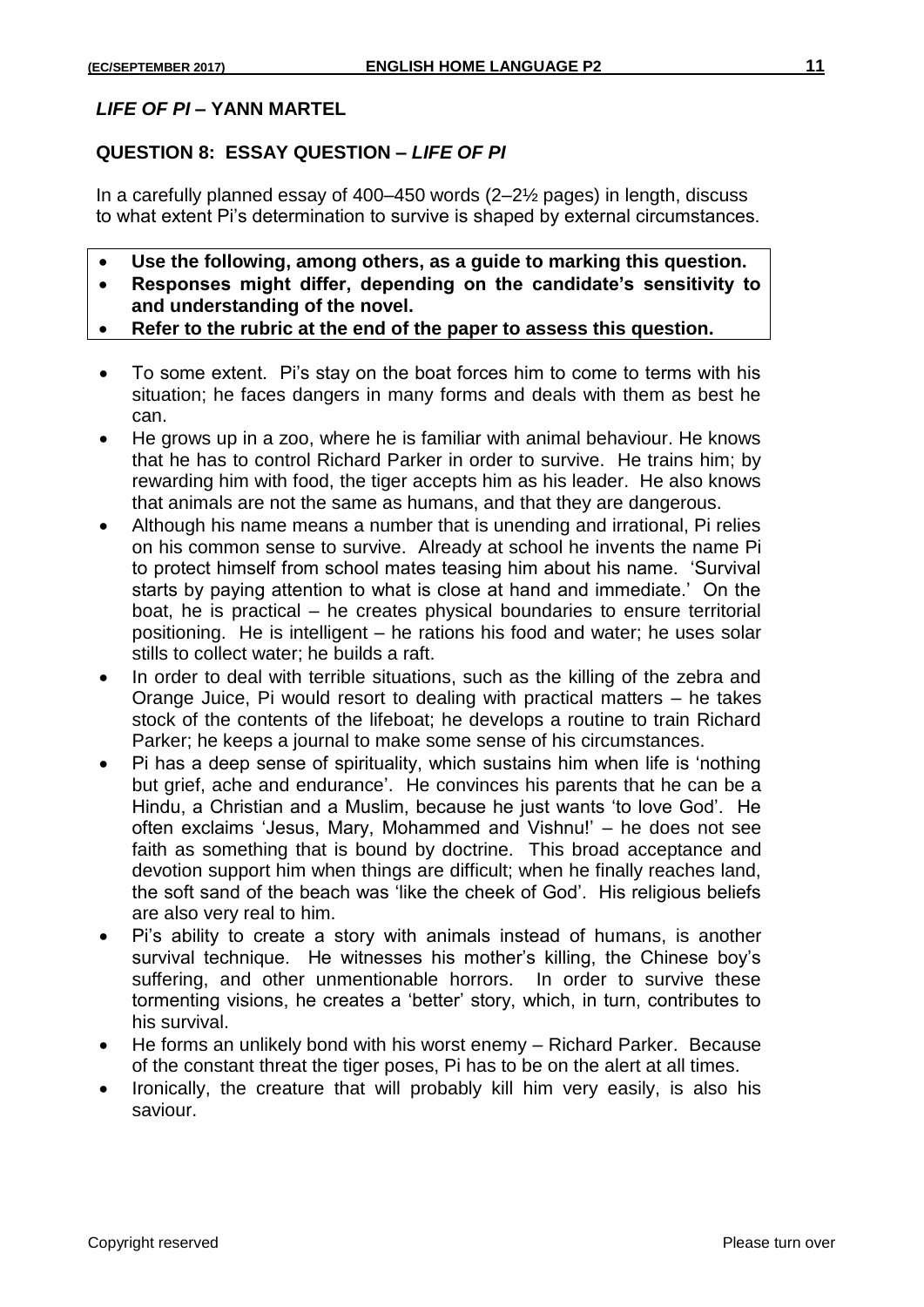| 12        | <b>ENGLISH HOME LANGUAGE P2</b>                                                                                                                                                                                                                                                                                    | (EC/SEPTEMBER 2017) |
|-----------|--------------------------------------------------------------------------------------------------------------------------------------------------------------------------------------------------------------------------------------------------------------------------------------------------------------------|---------------------|
| $\bullet$ | Richard Parker allows Pi to distance himself from the horrors of reality, and<br>is a striking and memorable coping mechanism. The constant tension<br>between the two, helps Pi to focus and stay alive. He disappears into the<br>bush when Pi is rescued; Pi no longer needs him, because he has been<br>saved. |                     |
| $\bullet$ | Whether one chooses to believe Pi's first or second story, it is clear that his<br>uncanny ability to overcome and to endure extremely difficult and even<br>harrowing circumstances, and his will to survive, make him a champion                                                                                 |                     |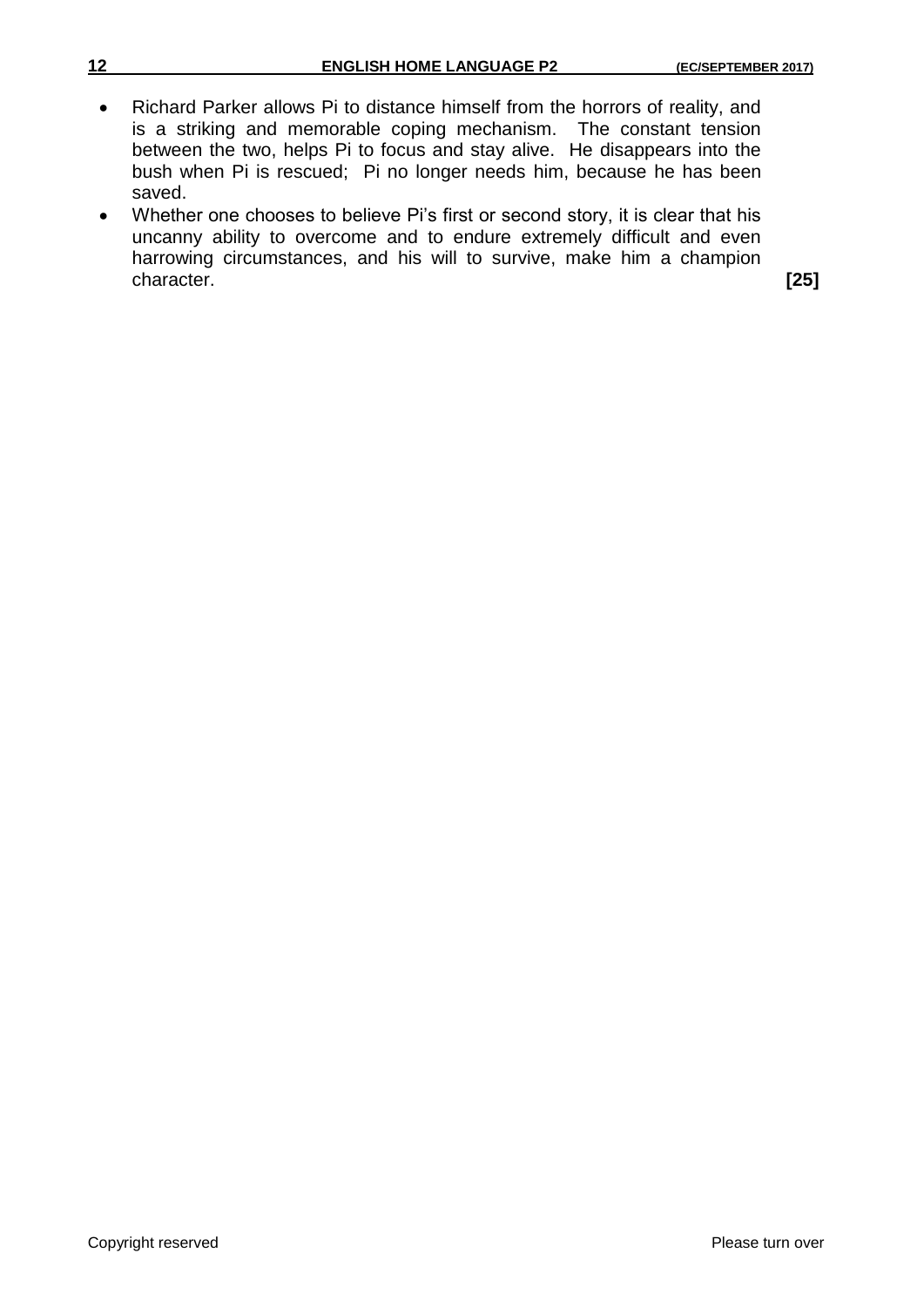### **QUESTION 9: CONTEXTUAL QUESTIONS –** *LIFE OF PI*

9.1 Pi had invited Mr Kumar to the zoo. Describe their relationship. *Mr Kumar is a baker. He is a shy and devout Sufi, and teaches Pi about the Muslim religion. Pi admires his spirituality and wisdom, and invites him to the zoo because he has never been to one.*

#### **Award 3 marks for any 3 points.** (3)

9.2 What type of person is Mr Kumar? Refer to lines 3–15 in support of your answer.

*He is a devout Muslim – he quotes from the Qur'an. He is uneducated – he has never seen or read about a zebra. He is naïve – he thinks zebra stripes are painted on.*

#### **Award 3 marks for 3 points**. (3)

9.3 Mr Kumar's first visit to the zoo indicates a reversal of roles between him and Pi. Discuss.

*Mr Kumar is now the learner. Pi is in charge of the situation. The zoo is intellectually and literally his home, and he has a lot to share and explain, just as Mr Kumar shared and explained Islam. They are both good listeners and keen to learn.*

#### **Award 3 marks for 2 points well explained.** (3)

9.4 Refer to lines 20–24. Discuss the roles of the two Mr Kumars in Pi's life and provide an explanation for the fact that both men share exactly the same name.

**Mr Kumar, the baker:** *He introduces Pi to the Muslim faith, and Pi takes to the religion that focuses on 'brotherhood and devotion'. (1)* **Mr Kumar, the teacher:** *He is Pi's Biology teacher and an atheist. His love of Science and the animal world is one of the reasons Pi studies Zoology in Canada. (1)*

*They have the same name to indicate Pi's understanding that religion and science are intertwined; they are equally essential in a human's life. (1)* (3)

9.5 How does this encounter with the zebra keenly eating the carrot (line 29) compare to a later encounter with a zebra on the boat? *The situation in the zoo could not be more different. (1) This zebra is in an enclosure and well-fed. (1) The zebra on the boat is frightened and in an unusual and dangerous place. He becomes the prey of a vicious attack by the berserk hyena – a very different scene to the contained one in the zoo. (1)* (3)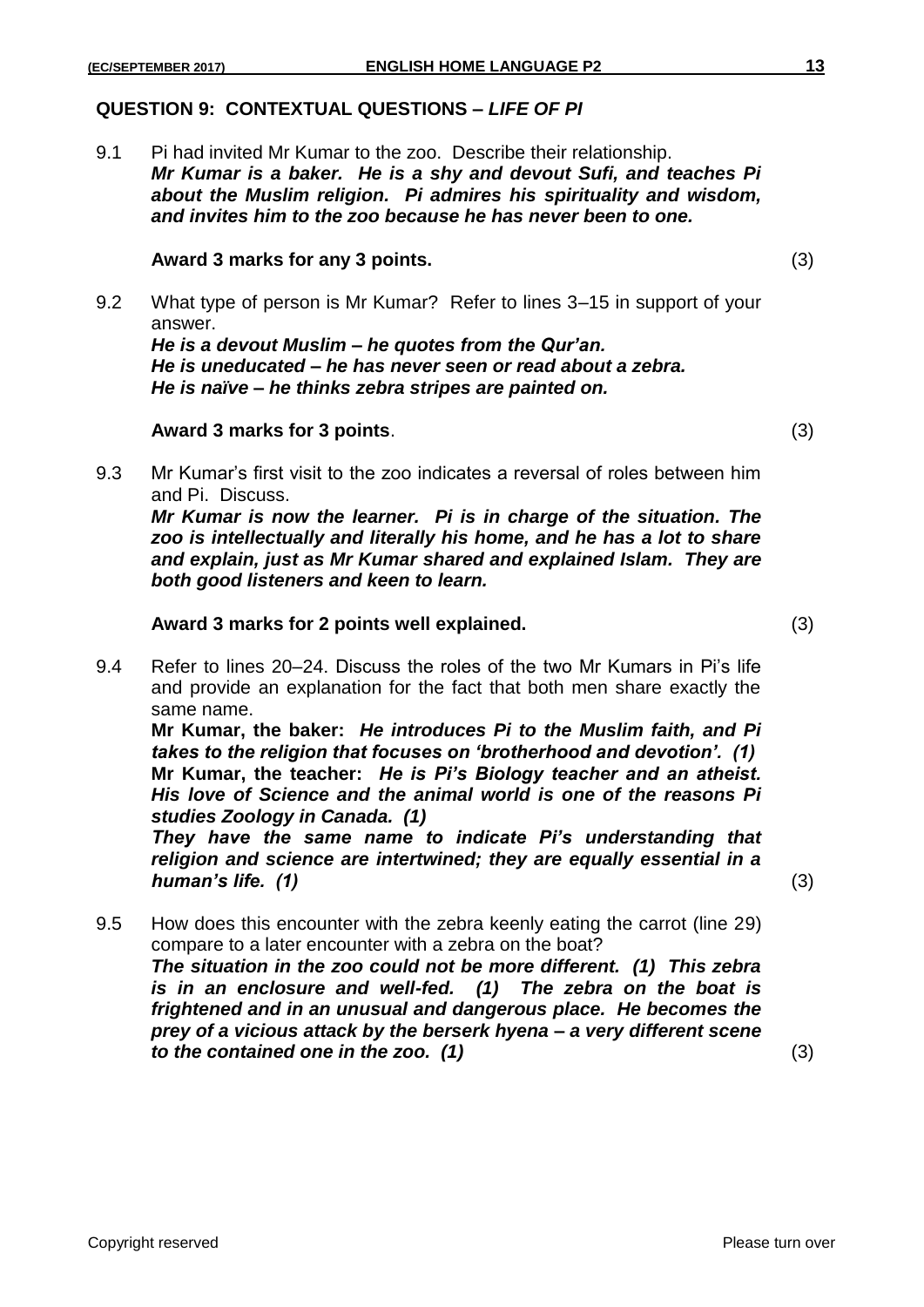9.6 At this stage Pi is blind. Discuss Pi's state of mind when he euphemistically refers to the castaway's 'overeager embrace' (line 3) and calls him 'brother' (line 3).

*Pi is delirious from exposure and hunger – the physical cause of his blindness – and is probably hallucinating. (1)*

*He does not understand that the castaway wants to eat him, and that he is not embracing him out of friendship or love. He is not his 'brother'. Pi is endangering himself by trusting the bloodthirsty castaway. (2)* (3)

9.7 'This was the terrible cost of Richard Parker.' (line 14) Critically comment on the nature of the relationship between Pi and Richard Parker. *Pi depends on this dangerous character (tiger?). He is his only companion on the lonely trip. Pi trains him, which gives him a purpose. Richard Parker also stands for Pi's instinctive side – it allows him to commit brutal acts in order to survive. Richard Parker's strength and intelligence help Pi to survive. He is probably Pi's own creation, which helps him cope with the terrible brutality and inhumane circumstances he has to endure on the boat.*

**Award 3 marks for a full understanding of the dynamics of the relationship.** (3)

9.8 'Something in me died that has never come back to life.' (lines 16–17). Briefly relate how the confident Pi from Extract C had become Pi who carries death in his soul in Extract D.

**Extract C:** *Pi is still in India, and he is discovering the world through the eyes of his teachers. There is only potential and adventure for Pi to consider.*

**Extract D:** *Pi has spent a lifetime of days on the boat, adrift in the Pacific Ocean. He is slowly dying of hunger, and has witnessed horrors aplenty. He has lost all hope of being rescued. He prepares to die. He has seen enough. Pi's survival has come at the cost of another's life. He has lost his innocence and resorts to cannibalism. He will never be the same boy he was in Extract C.*

**Award marks for any other relevant answer.** (4)

**[25]**

**TOTAL SECTION B: 25**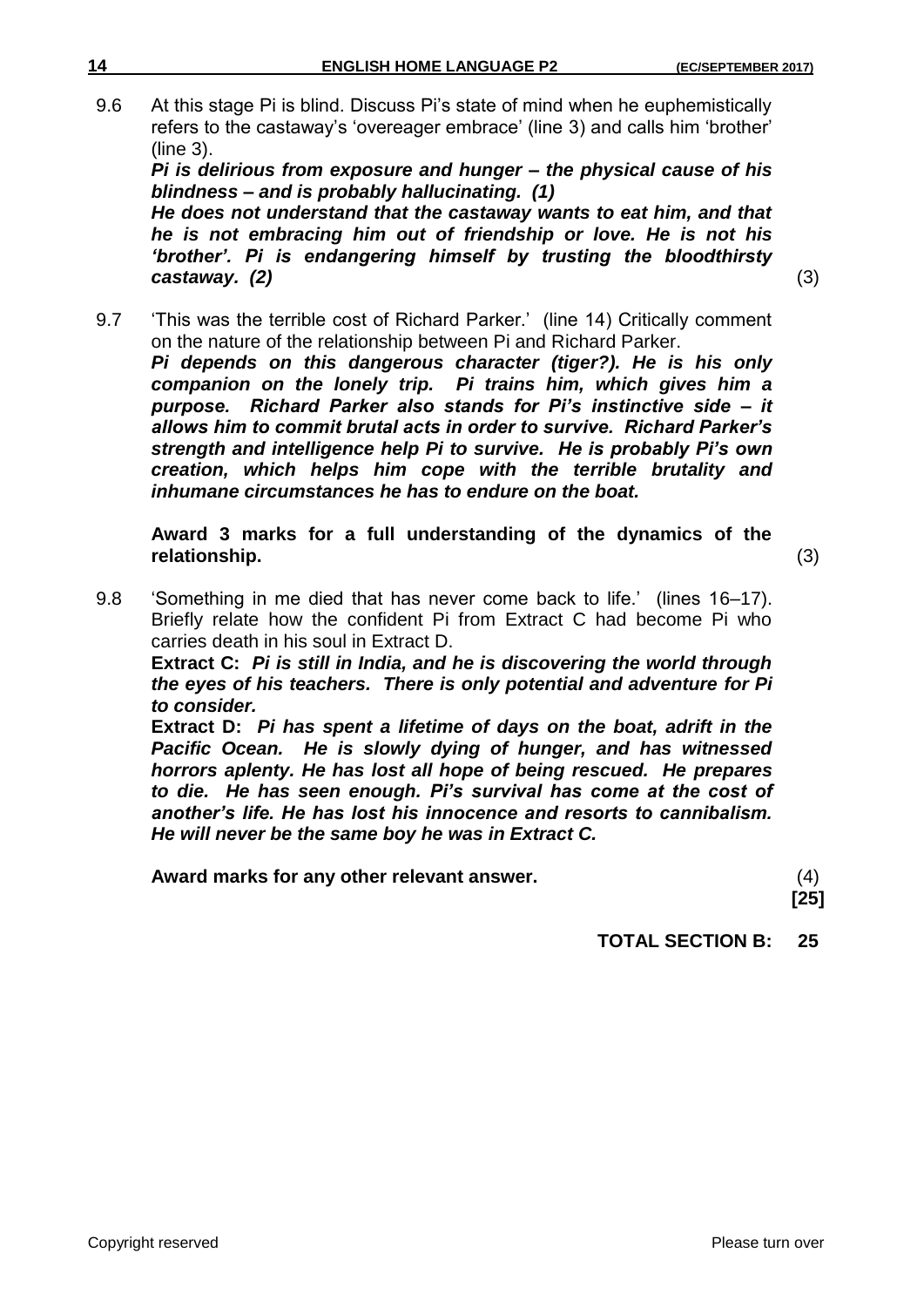## **QUESTION 10: ESSAY QUESTION –** *OTHELLO*

'*A tragic hero is a character who comes to misfortune through a fatal character flaw.'*

In a carefully planned essay of 400–450 words (2–2½ pages) in length, discuss to what extent the quotation is true about Othello.

- **Use the following, among others, as a guide to marking this question.**
- **Responses might differ, depending on the candidate's sensitivity to and understanding of the drama.**
- **Refer to the rubric at the end of the paper to assess this question.**
- To a large extent this applies to Othello. He has more than one flaw, though. He is jealous because he realizes that he is 'in the vale of years' and therefore less attractive than Cassio; he is Black and not a Venetian; he is unsophisticated.
- At first, he is a very successful and admired soldier. He is in control of the Venetian army, and commands respect from the Duke and his senators ('brave Moor', 'warlike Moor', 'noble and valiant general').
- His elopement with Desdemona adds to the idea that he can do no wrong he manages to get a beautiful and young woman to fall in love with him and to marry him.
- It is the cunning and devious lago who is clever enough to see that Othello's weaknesses are enough to overshadow all that is admirable and lofty about the General.
- Othello's strength is also his weakness: his formidable military expertise is no match for the sophisticated machinations of Venetian society. He is socially uneducated about the 'soft phrase of speech', and thus does not question any of Iago's suggestions about Venetian women's rather loose behaviour.
- As a soldier, Othello trusts his fellow men. He does not doubt Iago. He would rather believe one of his men than his wife, because the rules that apply to warfare are simple and straightforward. The rules that apply to the emotional 'battlefield' of marriage and love are foreign to Othello. He is inexperienced and vulnerable, and Iago knows this too well – 'play the god with his weak function'.
- When Othello contemplates how much he loves Desdemona, he admits 'When I love thee not, Chaos is come again'; he is weakened when Desdemona is not there. He lacks the confidence that comes so easily when he is a soldier.
- lago's suggestions about the disgraced Cassio as a possible suitor for Desdemona's attentions are believable, because Iago uses perfectly innocent situations to 'prove' infidelity.
- Desdemona's innocence and easy-going manner, especially in her dealings with Michael Cassio, contribute to Othello's poisoned suspicions.
- Once the 'erring barbarian' makes Iago his confidant, he is no longer in charge of his marriage, and he is no longer an effective general – his status has been diminished; Iago is now in charge.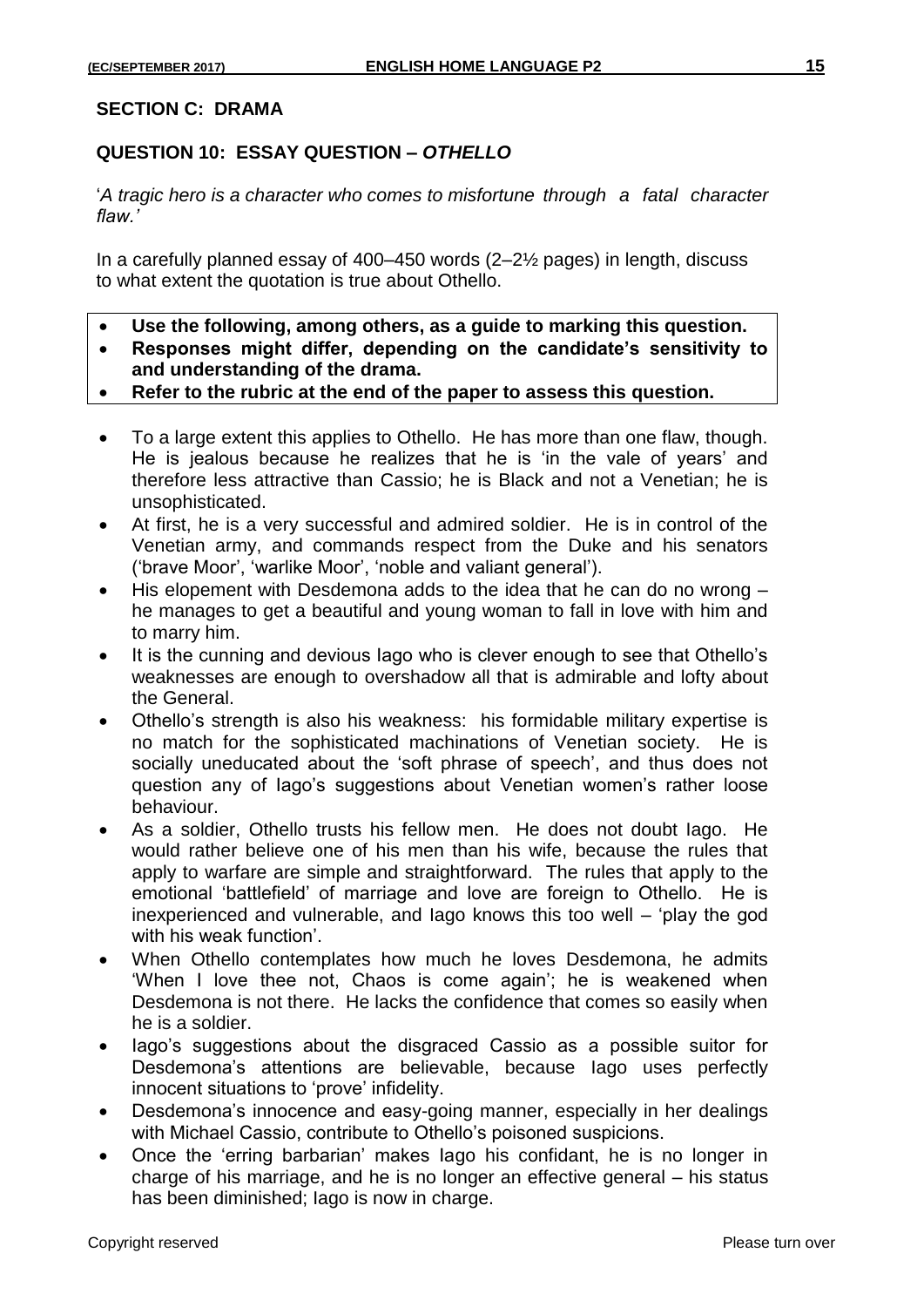- The audience has witnessed Othello's 'misfortune': the fall of the war hero. He has become a murderous husband, stupidly believing that 'she must die, else she'll betray more men'. His fall is also a literal one – he has epileptic fits, and falls into a trance. He has lost control of his life and of his body. There is nothing left of the hero Othello is in Act 1 at the end of the play.
- Allow for candidates who question whether Othello's death is, in fact, tragic. **[25]**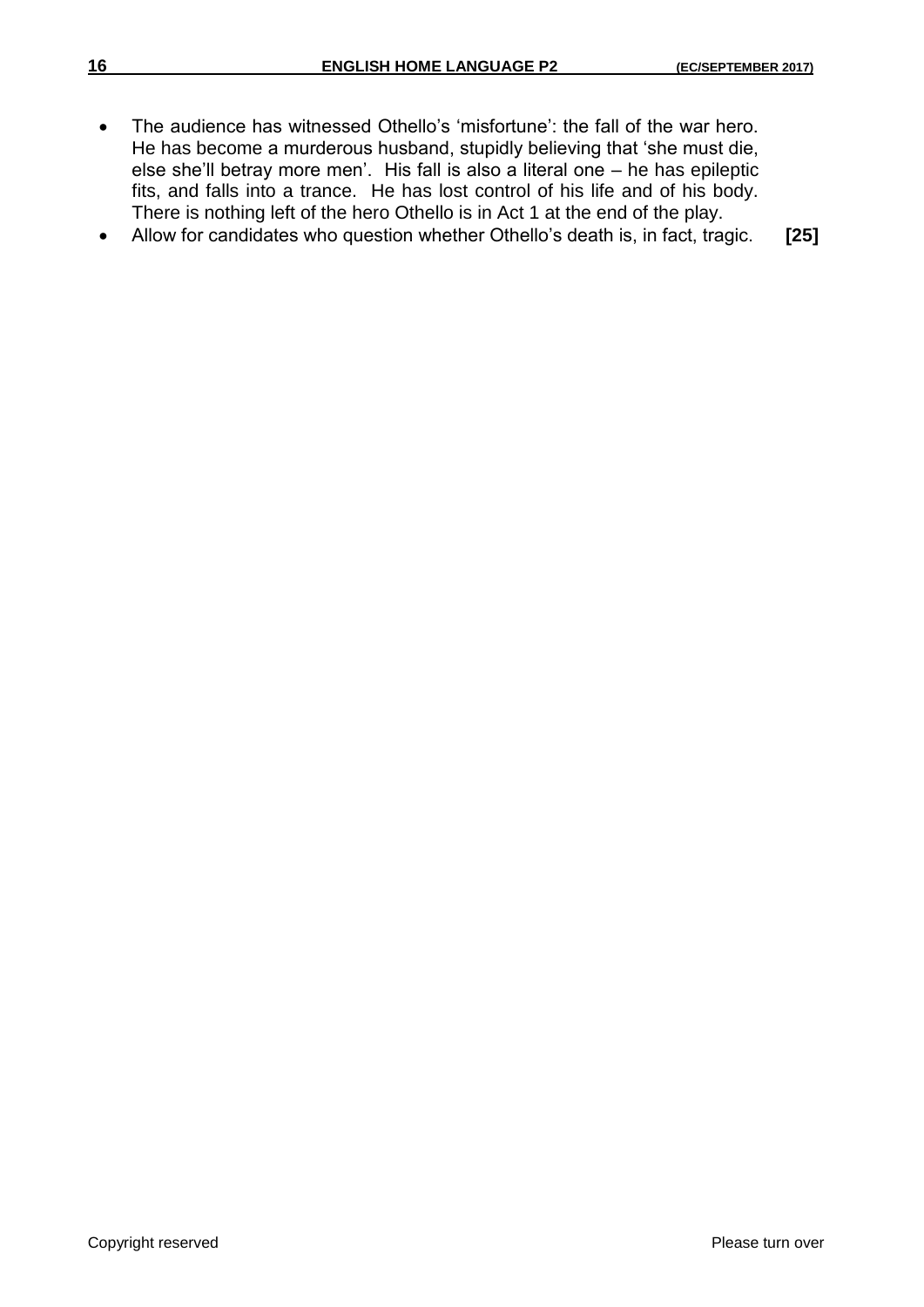### **QUESTION 11: CONTEXTUAL QUESTION –** *OTHELLO*

11.1 Place the extract in context. *The Venetian army had just arrived on Cyprus. The Turkish fleet is no longer a threat, and the soldiers are celebrating it. Othello and Desdemona are spending the night together.*

#### **Any 3 points.** (3)

11.2 Describe the relationship between Othello and Cassio at this stage. *Othello has appointed Cassio as his lieutenant. They are on good terms. Othello trusts him, and leaves him in charge of the soldiers with the instruction that they behave with restraint.*

#### **Any 3 points.** (3)

11.3 Comment critically on the situation where Michael Cassio is in charge of Iago.

*It reveals a terrible resentment in Iago. (1) He is deeply unhappy that an inexperienced foreigner (Cassio is a Florentine) has a higher position than he has. (1) He believes he is the better candidate for the position. (1)* (3)

11.4 Explain the irony of Othello's utterance that 'Iago is most honest.' (line 7) *Iago is most dishonest. He hates Othello and resents Cassio. He suspects that Othello has slept with his wife, and he wants to punish him 'wife for wife'. He is plotting to harm Othello and Cassio.*

#### **Award 3 marks if clear understanding of irony.** (3)

11.5 In lines 14–26 Iago and Cassio are discussing Desdemona. With close reference to these lines, point out the different attitudes the men reveal when they talk about Desdemona.

**Iago:** '*not yet made wanton', 'she is sport for Jove', 'full of game' (½) – he refers to Desdemona as a sexually active woman. His remarks are inappropriate, lascivious, lewd. He is not a gentleman. (1)* **Cassio:** *'exquisite lady', 'fresh and delicate creature', 'right modest', 'indeed perfection' (½) – he can only praise her. He focuses on her qualities as a decent, beautiful, good woman. (1)* (3)

11.6 Cassio eventually agrees to go out drinking with Iago. How does this decision determine his fate in the rest of the play? *Othello removes his rank and Cassio no longer has a position. Iago persuades Cassio to approach Desdemona to plead with Othello to reinstate him. This is exactly what Iago wants – this is proof that Desdemona is in love with Cassio.* 

**Award 3 marks for 3 full explanation.** (3)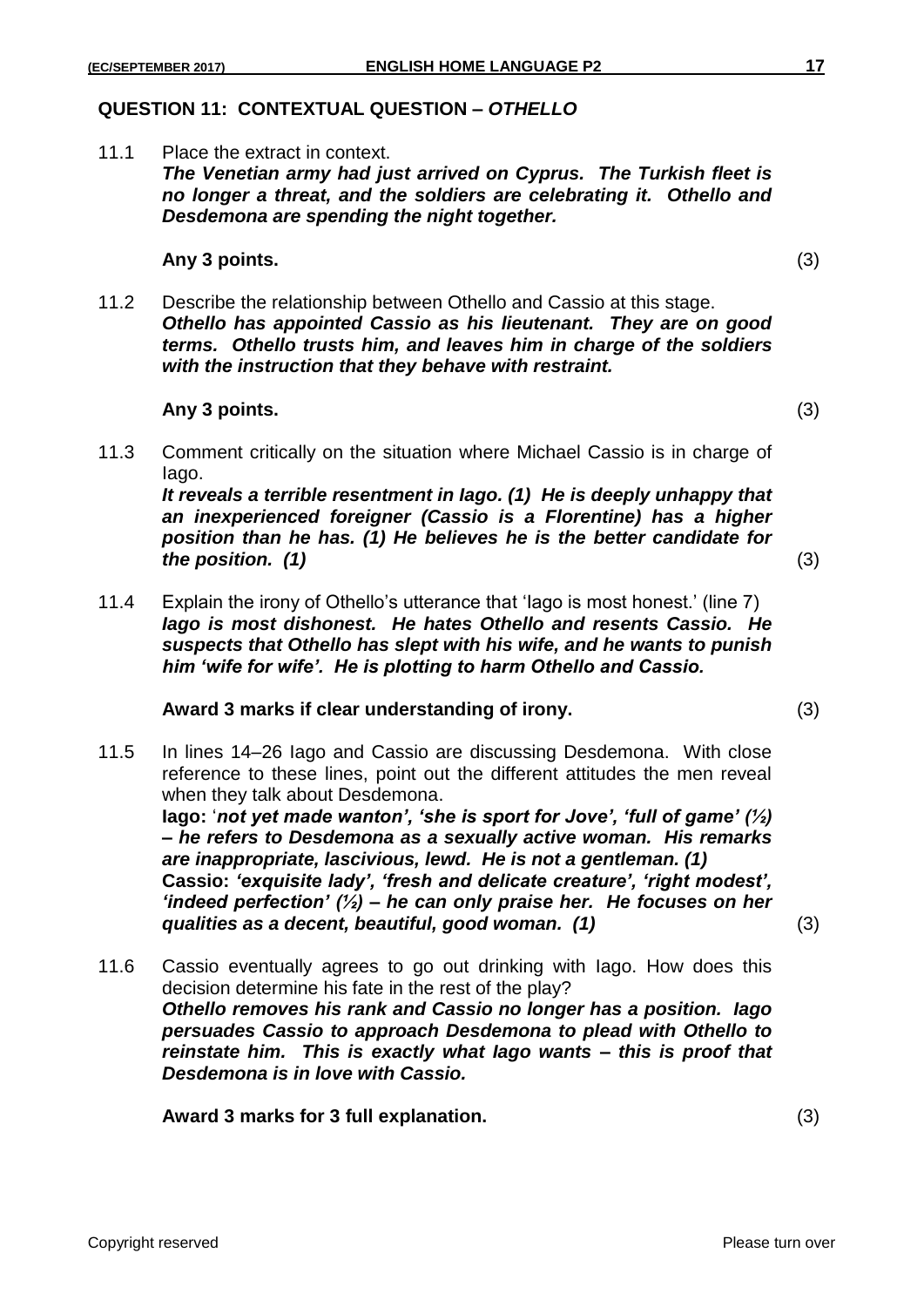11.7 How accurate, in your opinion, is the metaphorical language used in lines 1–5 to describe Othello and Desdemona? *Desdemona is not a 'whore' – Othello is wrong. He is under the misguided impression that his wife is unfaithful. (1½) Othello is behaving like a 'devil' – he is destroying an innocent person whose only sin is to love him. There is nothing good about his treatment of Desdemona. (1½)* (3)

11.8 Othello reveals two different approaches towards Desdemona in Extract E and Extract F. How should an actor use his voice to show his attitude in each extract?

**Extract E:** *In this extract, Othello is confident, calm, in love with his bride; it is their first night as a married couple. (1) His voice would show tenderness, passion, love. (1)*

**Extract F:** *Othello has made up his mind that Desdemona is a whore; she deserves to be killed. (1) He is full of hatred, and this will be shown in his strong, angry tone of voice. (1)* (4)

**[25]**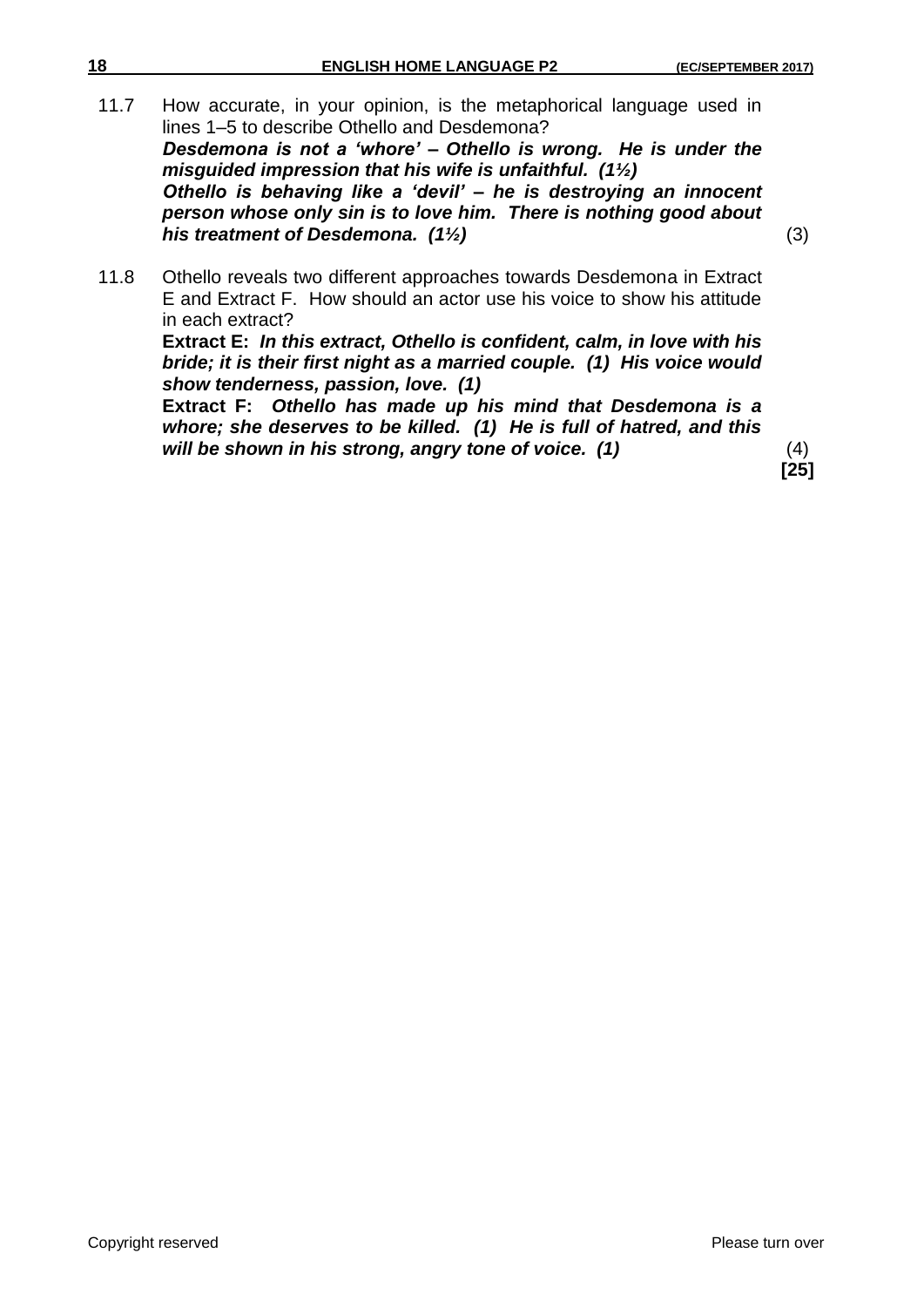## *THE CRUCIBLE* **– ARTHUR MILLER**

## **QUESTION 12: ESSAY QUESTION –** *THE CRUCIBLE*

*'A tragic hero is a character who comes to misfortune through a fatal character flaw.'*

In a carefully planned essay of 400–450 words (2–2½ pages) in length, discuss to what extent the quotation is true about John Proctor.

- **Use the following, among others, as a guide to marking this question.**
- **Responses might differ, depending on the candidate's sensitivity to and understanding of the drama.**
- **Refer to the rubric at the end of the paper to assess this question.**
- John Proctor's strong character is in evidence when he arrives in Betty's room and reprimands Mary Warren to return home or 'I'll show you a great doin' on your arse'. He is coarse and straightforward, and unafraid to speak his mind, irrespective of the company in which he finds himself.
- His affair with Abigail is evident when they meet in Betty's room at the start of the play. He rejects her advances, but it is clear that they shared a special bond at some stage. This is his flaw – the sin of adultery.
- He enjoys the support of others in the community, because he does not suffer fools. He will not conform.
- When circumstances compel him to plough his lands, he does not hesitate to do so, even if it means that he will have to do it on the Sabbath. This is a blatant contravention of Salem's strong religious conventions. He is unafraid of what people think or say about him.
- He challenges Parris "I am sick of Hell!' and refuses that Parris baptizes his youngest child, because he 'sees no light of God in that man'. He refuses to attend church or take part in its activities simply because that is what he is supposed to do. He is individualistic and strong-willed.
- His affair with Abigail, however, has caused a rift between him and his wife. Elizabeth is resentful, and does not trust her husband. She is cold towards him – 'your justice will freeze beer'; 'I cannot speak but I am doubted'.
- John does not confess his adultery to anyone. He realizes that it might change when Elizabeth is falsely and maliciously accused of witchcraft through Abigail's scheming.
- During Hale's visit, Cheever arrives to take Elizabeth into custody. Proctor is shocked; what was just a silly girls' game had escalated into a proper witch hunt. He will have to admit his adultery in public and in court. His 'flaw' has blossomed into a much bigger issue, and he must deal with it.
- Once he has confessed his adultery, and he is reunited with Elizabeth in a touching scene, he vacillates. He considers lying to the court in order to save his and his wife's lives.
- But the spectre of living a lie is too much for him; he is, in fact, a hero. His 'flaw' proves that the truth is more important than anything else, even life. He chooses to speak the truth. He is steadfast in his terrible decision not to agree to Hale's desperate pleas to lie and thus remain alive.
- When Proctor dies 'He have his goodness now'; he dies with his name intact, and freed from the flaws that made him a lesser man. **[25]**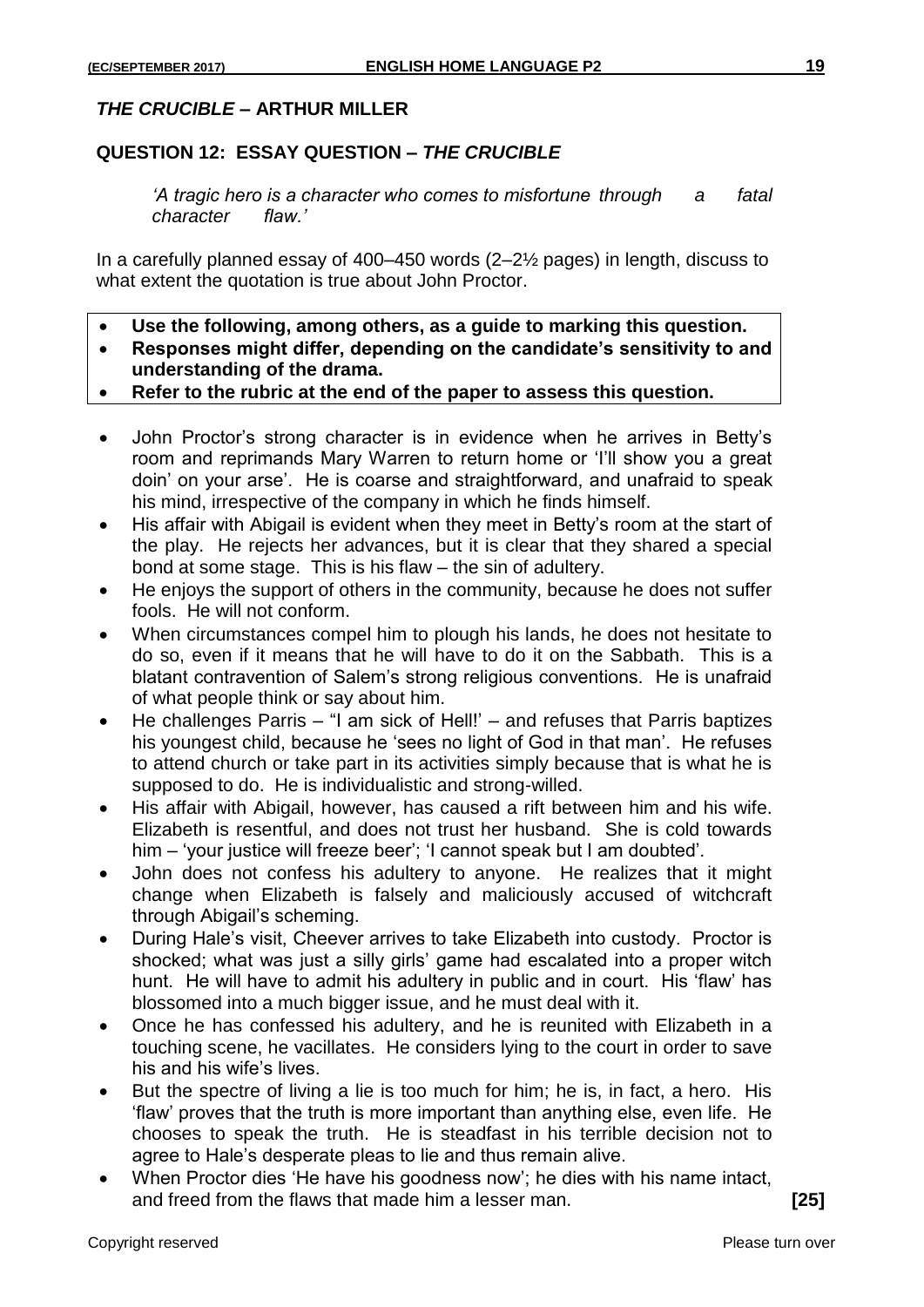## **QUESTION 13: CONTEXTUAL QUESTION –** *THE CRUCIBLE*

13.1 Relate the circumstances under which Reverend Hale is visiting Salem. *He is an expert in detecting witchcraft. He is called to advise the people in Salem about the presence of the Devil and other demonic spirits in the shape of witches. He is confident and is recognised by many as an expert.*

### **Award marks for any 3 points.** (3)

13.2 Comment on the dramatic impact the books would have as part of Hale's entrance to the stage. *Books symbolise wisdom, knowledge, education. Hale brings all of that to Salem in the form of the books – it is literal proof of his expertise; he is without doubt the authority.* 

## **Award marks for any 3 points.** (3)

13.3 Refer to lines 7–12. Provide a possible reason for Hale recognising and meeting Rebecca before anybody else. *He sees a kindred spirit. She is a good woman, and her goodness is known outside Salem, just as Hale is well-known in the area. Hale ignores the other more important people because for him, she stands out.*

**Award 3 marks for a clear understanding of Hale's unusual gesture.** (3)

- 13.4 From what you know about Parris, what does he imply when he explains 'No, no, these are farmers.' (line 25)? *Farmers are simple people, therefore insignificant. He sees himself as more important than Proctor and Giles Corey. (2) There is division within the Salem community. (1)* (3)
- 13.5 What does the audience learn from John Proctor's words in lines 31–32? Mention two things. *He does not believe the stories about witchcraft. He is an independent and confident man – he is not swayed by current trends. He is sarcastic. He does not take part in the general town gossip – he leaves while the others are still talking.*

**Award 3 marks for 2 points well explained.** (3)

13.6 To what extent is Danforth's accusation that Parris is 'a brainless man' (line 3) true? Refer to the whole play in support of your answer. *It is true. He is not so much a spiritual leader as a man desperate to have money and status. He demands the deeds to the house, and is quick to make accusations of witchcraft so that his daughter and niece's behaviour can be blamed on supernatural forces rather than on his inadequate care.*

**Award 3 marks for 3 points.** (3)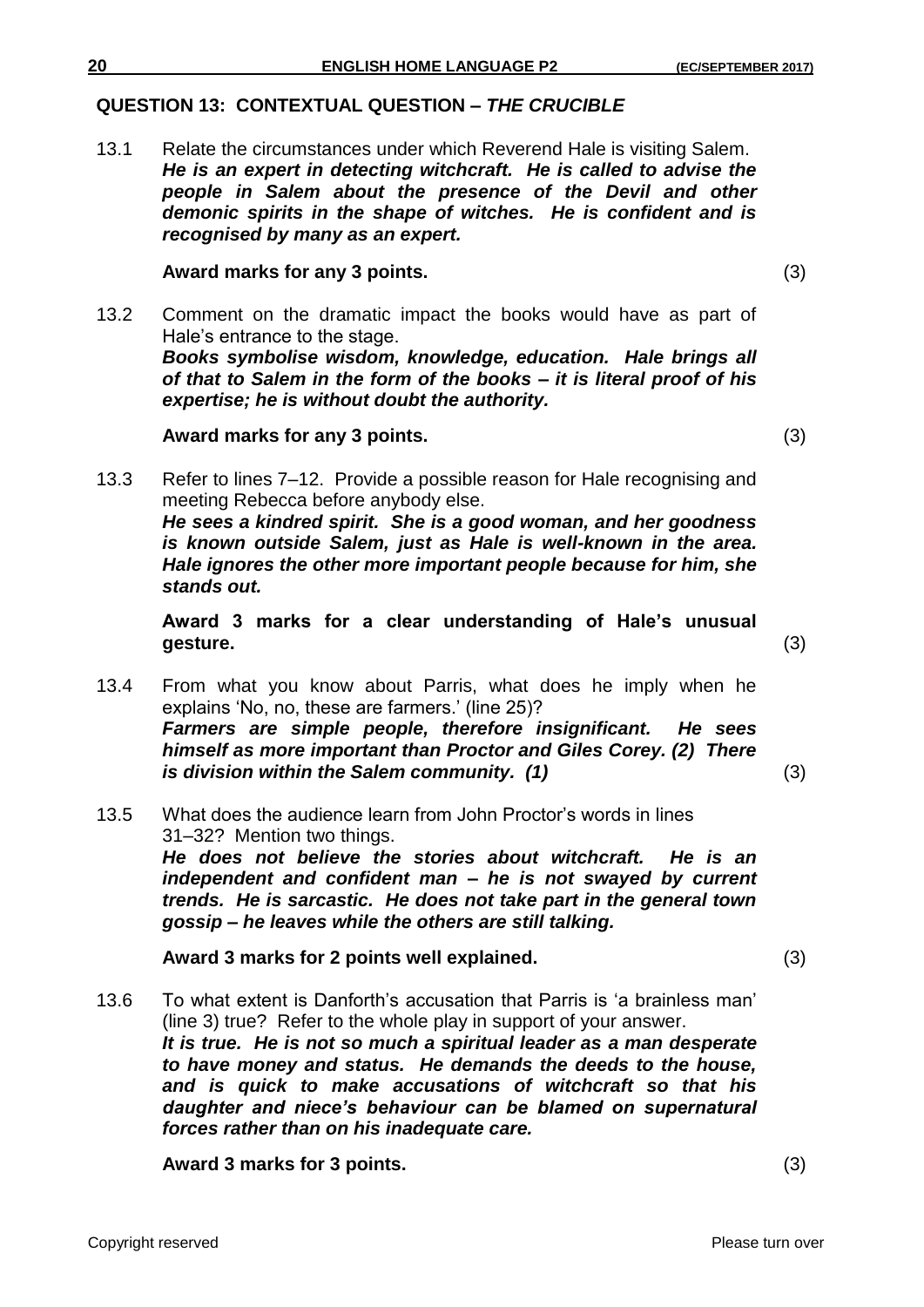13.7 Comment critically on Danforth and Hathorne's responses to the explanation that neighbouring Andover's court has decided not to continue with prosecuting witchcraft cases.

*They refuse to admit that they might be wrong. It is more important to them to retain their authority than it is to consider that innocent people might be losing their lives unnecessarily. They deny the rumours ('There is no rebellion in Andover'). Despite Parris's plea, Danforth repeats 'There will be no postponement'. Their pride is what costs the lives of innocent people like John Proctor and Rebecca.*

**Award 3 marks for clear understanding.** (3)

13.8 Refer to Extracts G and H. How would you instruct an actor playing Parris to use his voice to convey the different moods in each extract? **Extract G:** *Parris is impressed by Hale's visit, and wants to please him. He is obsequious; nervous. (2)* **Extract H:** *Parris is sure that the trial is based on inaccuracies, and is pleading with the judge to change his mind. He is anxious that the judge would listen to him. (2)* (4)

**[25]**

Copyright reserved **Please turn over the Copyright reserved** Please turn over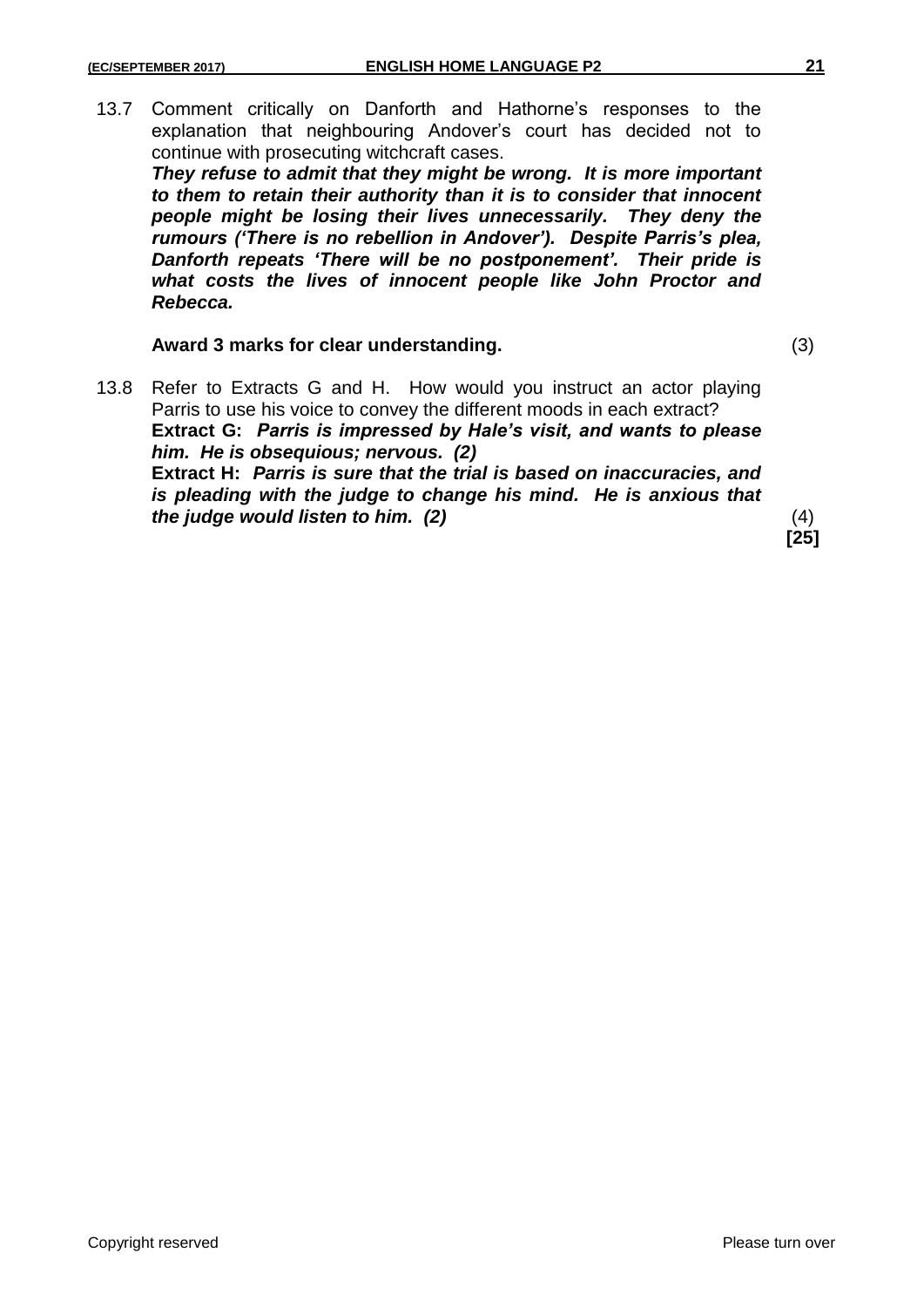### *HAMLET* **– WILLIAM SHAKESPEARE**

Answer EITHER QUESTION 14 (essay question) OR QUESTION 15 (contextual question).

## **QUESTION 14: ESSAY QUESTION –** *HAMLET*

*'A tragic hero is a character who comes to misfortune through a fatal character flaw.'*

In a carefully planned essay of 400–450 words (2–2½ pages) in length, discuss to what extent the quotation is true about Hamlet.

- **Use the following, among others, as a guide to marking this question.**
- **Responses might differ, depending on the candidate's sensitivity to and understanding of the drama.**
- **Refer to the rubric at the end of the paper to assess this question.**
- It is true, to an extent. Hamlet has to cope with an inordinately difficult situation which is not of his making.
- He loses his father at a young age, and then has to contend with the fact that his mother is behaving inappropriately by marrying his uncle so soon that 'The funeral baked meats / Did coldly furnish forth the marriage tables'.
- He meets with his father's ghost and suspects 'some foul play'. His father requests that he avenges his murder, but it becomes such a burden that he cannot cope.
- He puts on 'an antic disposition' and isolates himself from those closest to him. On the surface it might appear to be a 'character flaw', but Hamlet is clever enough to use his 'disposition' to ascertain what exactly is going on in the palace.
- He proves that Claudius is guilty during the play. He confronts his mother about her infidelity, but she refuses to cut ties with Claudius; she chooses her lover over her son.
- While all this is going on, Hamlet cannot do what his father asked him to do. He is torn between his filial duty to avenge his father's murder, and the belief that revenge is sinful. He cannot reconcile these opposites, and is tormented by his indecision.
- He finds his mother and Claudius repulsive; he feels the same about Ophelia, who really is innocent. But Hamlet is in the grip of a situation that offers no solution. He feels powerless, and wishes to 'shuffle off this mortal coil'.
- He cannot afford to share any of his doubts and suspicions with anybody, because he does not know whom to trust in the 'rotten state of Denmark'.
- He has an epiphany when he is sent to England by Claudius. He realises that his fate is in his own hands and that he has to act. His resolve shows a maturity and a sense of purpose.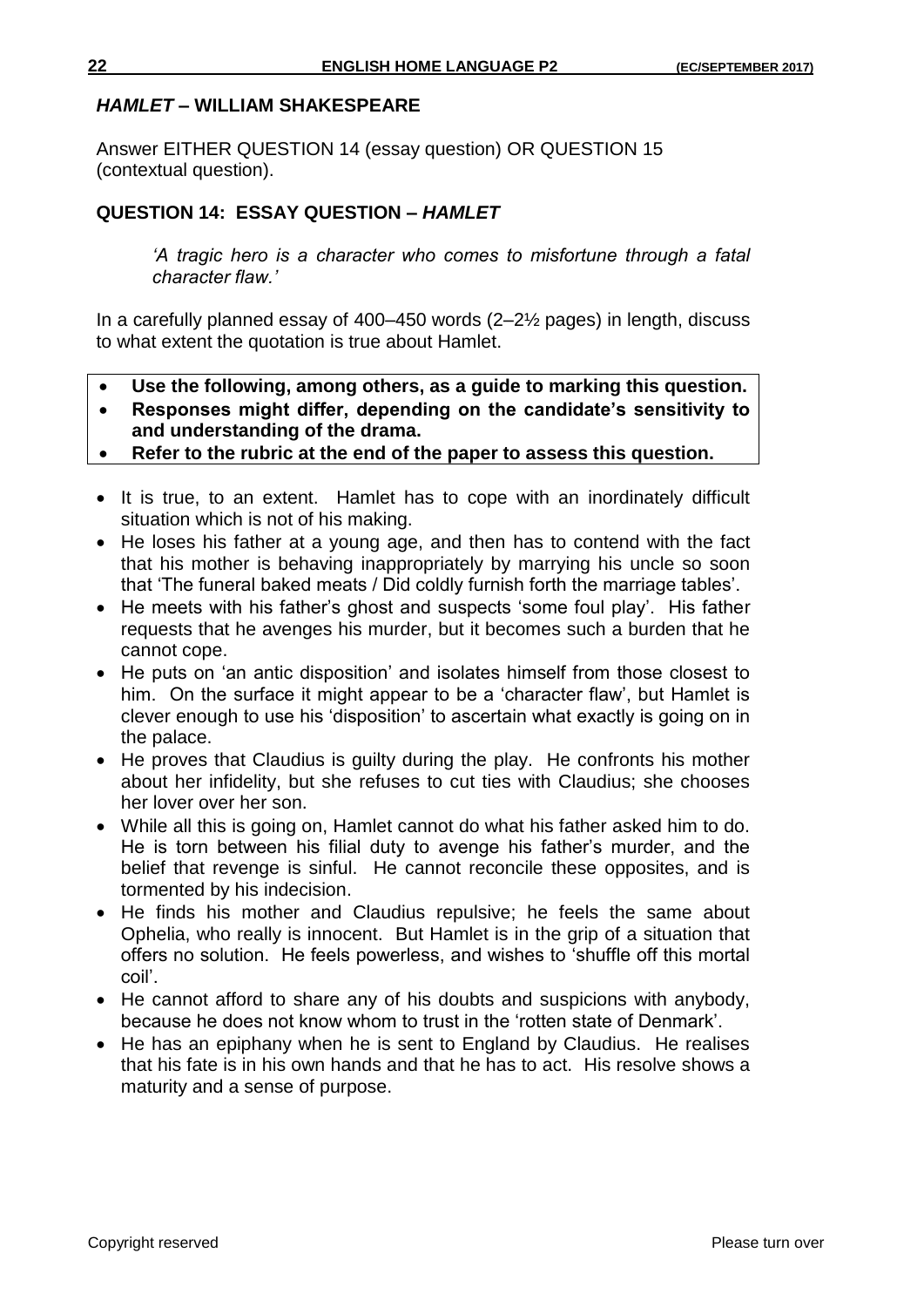- While he has to avenge his father's murder, he is also a murderer. Laertes kills him to avenge Ophelia's suicide. Both young men forgive each other as they are dying, but the true murderer, Claudius, in not forgiven. In this unlikely situation, Hamlet earns the admiration of the audience; the truth is out, and he is an active witness to Claudius's demise.
- Hamlet's heroism lies in the fact that he returns to Denmark to face probable death. He can only resolve his promise to his father by facing Claudius, and hopefully killing him.
- He is not a hero at the start of the play, but gradually develops to become the Danish crown prince.
- When he dies, he takes on his royal position and bequests his country to Fortinbras. He is Hamlet, the Dane. **[25]**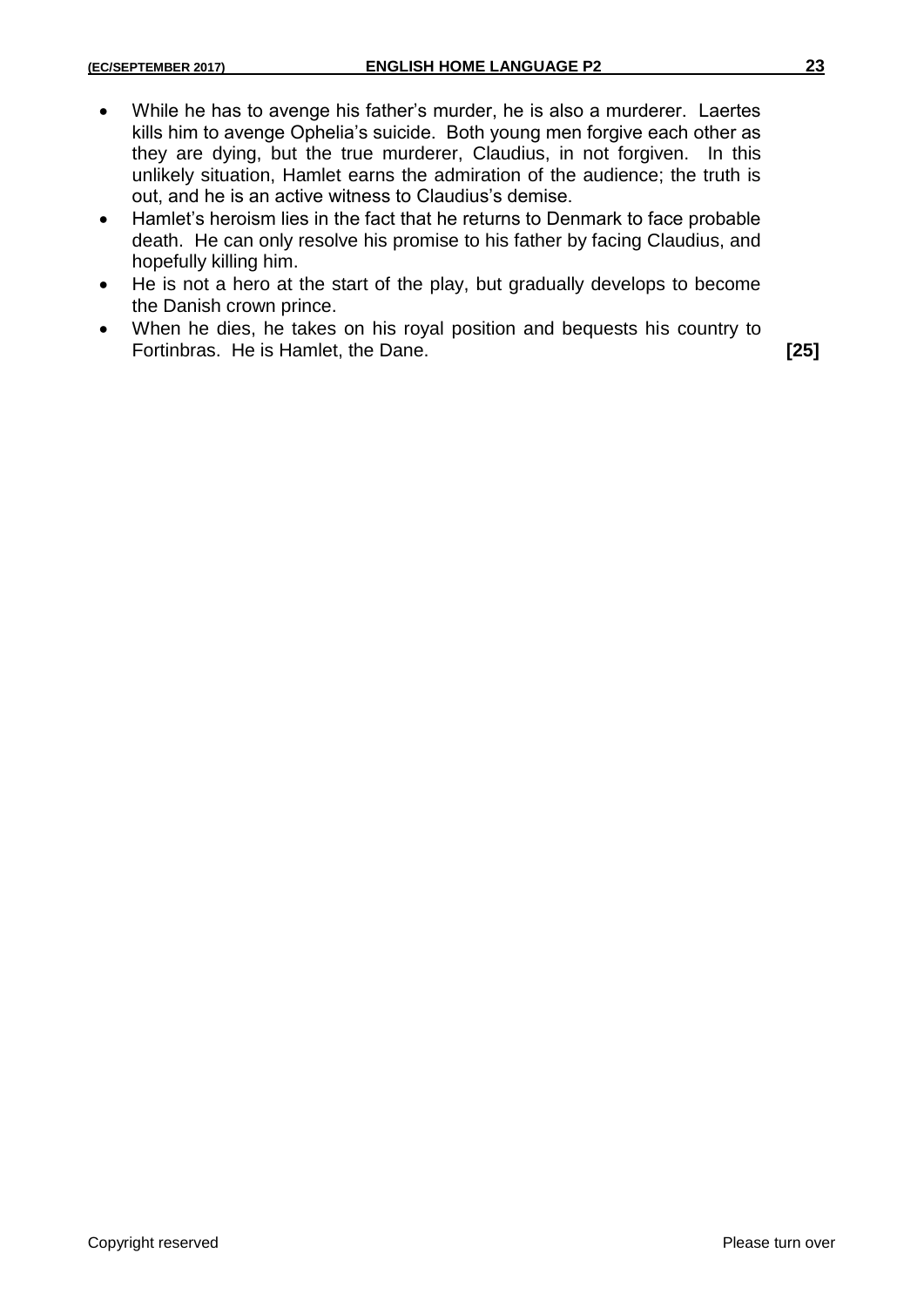## **QUESTION 15: CONTEXTUAL QUESTION –** *HAMLET*

15.1 Place the extract in context. *This happens at the start of the play. King Hamlet's ghost appeared to the sentries at night. Hamlet decides to meet his father's ghost. When Hamlet encounters the ghost, it speaks for the first time.*

### **Any 3 relevant points.** (3)

15.2 Comment on the dramatic effect the ghost would have on an Elizabethan audience. *Elizabethans believed that ghosts were ungodly, and an evil presence from the Underworld. (2) They would realise that it does not bode well.* (1) (3)

15.3 Refer to lines 10–24. How does the ghost try to persuade Hamlet to avenge his murder? Mention two things. *He identifies himself as his father's ghost. (1) He explains that his soul is 'doomed…to walk the night' (line 11) and that he is in Purgatory. (1) He is harbouring a secret so terrible that it would 'harrow up thy soul, freeze thy young blood, / Make thy two eyes like stars start from their spheres, / Thy knotted and combined locks to part, / And each particular hair to stand an end' (lines 17–20). (1) Hamlet is emotionally invested and has little choice but to listen to what the ghost has to say – it is his father who is suffering and who has no peace of mind. (1)*

**Choose any 2. Award 3 marks for 2 points well explained.** (3)

15.4 Why does the ghost refer to his murder as 'strange and unnatural' (line 29)?

*Brothers are supposed to love one another; killing a brother is therefore 'strange and unnatural'. Some believed that marrying your sister-in-law was incestuous; as 'unnatural' as killing your sibling. Murder is 'strange and unnatural'; it is inhumane and universally seen as a disgusting and loathsome act.* 

**Award 3 marks for any 2 reasons well explained.** (3)

15.5 Explain how Hamlet's intention he expresses in lines 30–32 is ironic. *He will not act 'with wings as swift / As meditation' (line 30–31); instead, he will be plagued by an inability to act out the revenge he undertook when his father's ghost appeared to him. He will not get beyond 'meditation' in his desire to avenge his father's murder.*

**Award 3 marks for a full understanding of irony.** (3)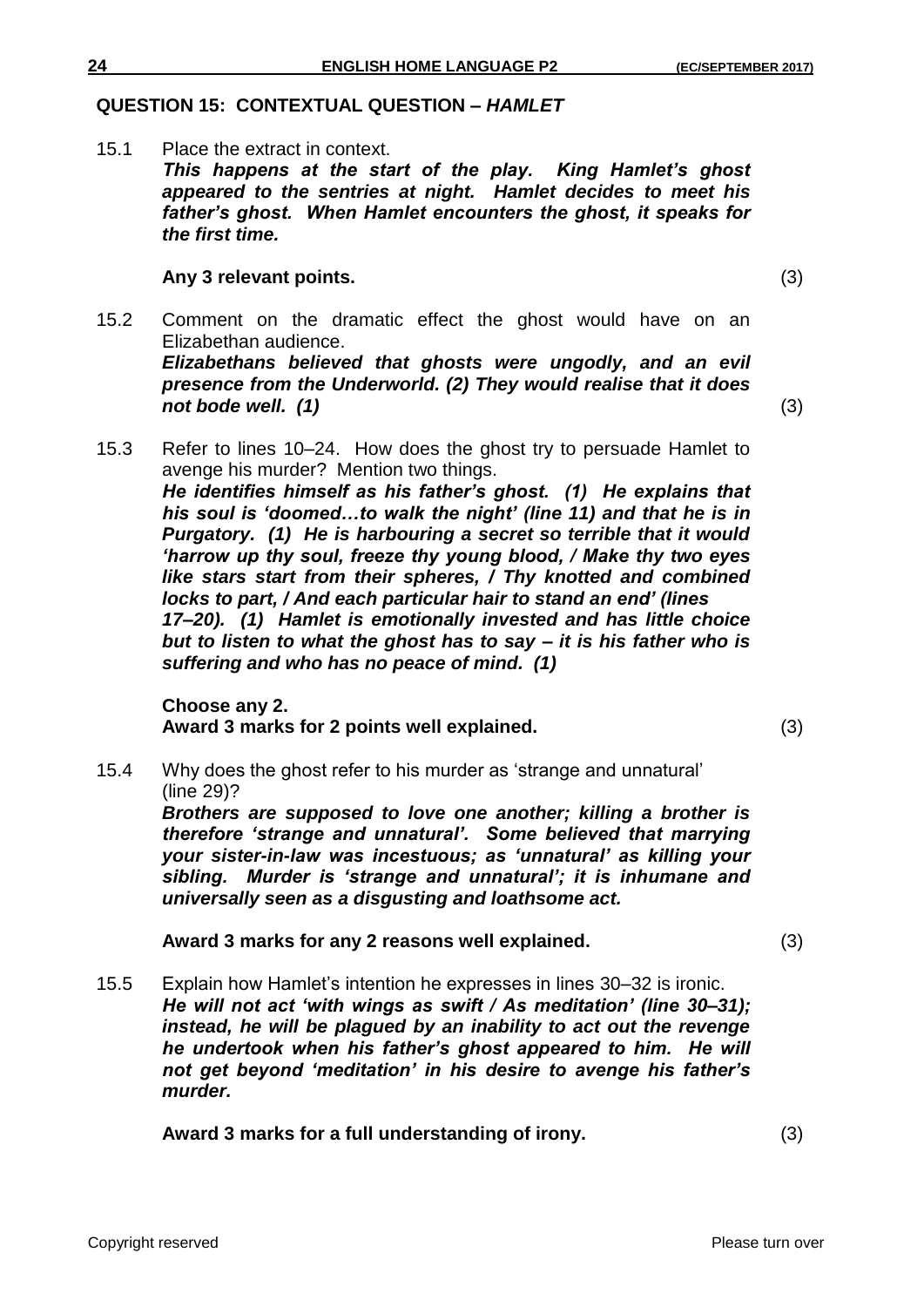15.6 What do you think Gertrude implies when she calls for her son and not the King just before she dies? Mention TWO things.

*She understands too late that Hamlet was right when he urged her to leave Claudius because he was dishonest and a murderer. She realises that Claudius probably has something to do with the poisoning. She finally turns to her son, whom she had neglected up to now because she was enthralled by Claudius.*

**Award 3 marks for 3 points, or 3 marks for 2 points well discussed.** (3)

15.7 Suggest how an actor should act and speak Laertes's words in lines  $7 - 14.$ 

*Laertes would probably not be upright anymore. He would speak clearly and slowly to indicate that he is dying and that he is serious and speaking the truth.*

**Act: 1 mark Speak: 1 mark Explanation: 1 mark** (3)

15.8 Refer to lines 19–21. Hamlet is a man of action in this scene. How does he finally avenge his parents' deaths? *He stabs Claudius for murdering his father. (1) He forces him to drink the same poison that killed his mother, and that was meant for him. (1) The revenge could not have been more complete nor poetic. He has* 

*finally achieved what was so impossible for an agonizingly long time. (2)* (4)

**[25]**

- **TOTAL SECTION C: 25**
	- **GRAND TOTAL: 80**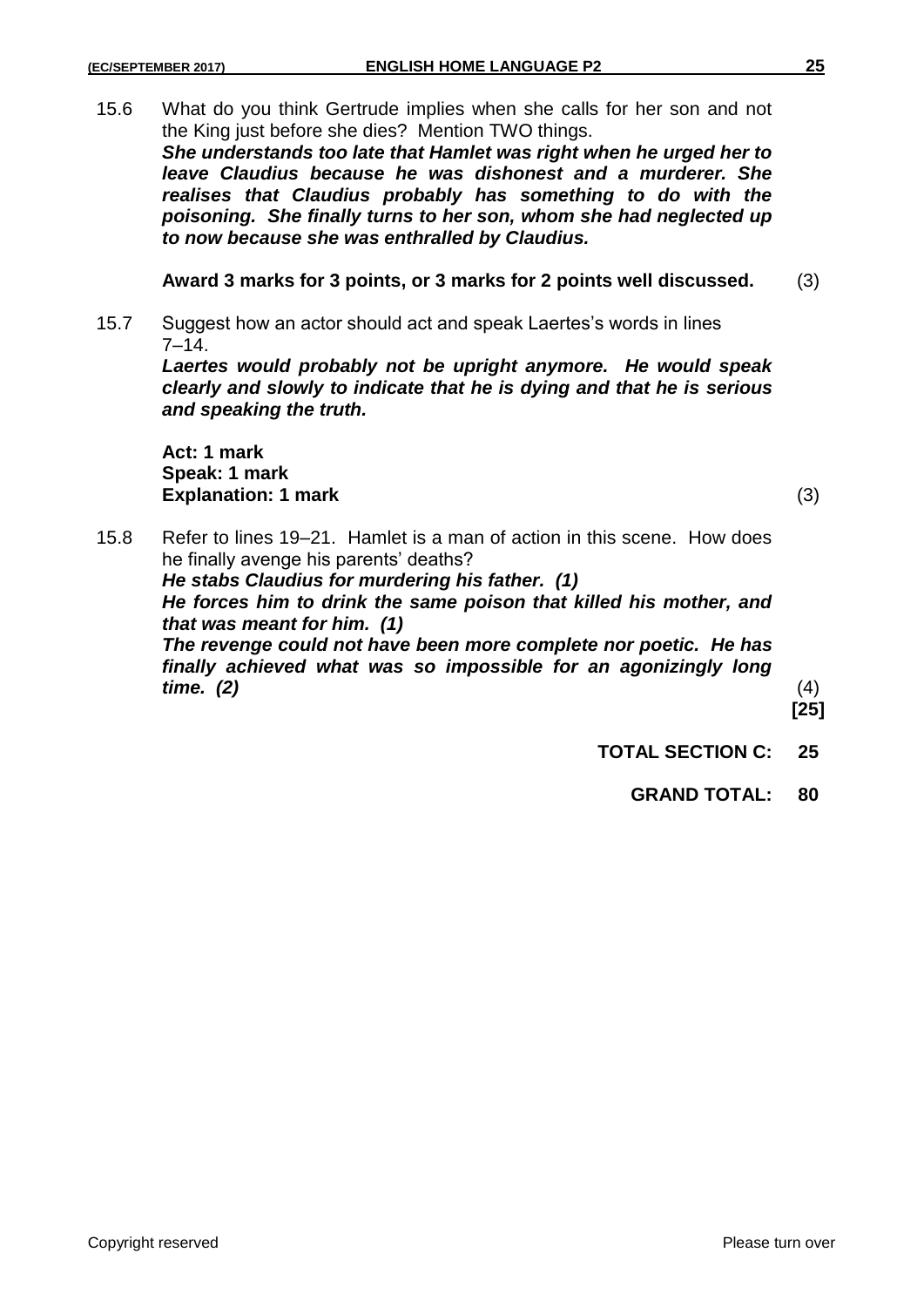## **SECTION A: ASSESSMENT RUBRIC FOR LITERARY ESSAY – HOME LANGUAGE: POETRY [10 MARKS**

| <b>Criteria</b>                                                                                                                                                   | <b>Exceptional</b>                                                                                                                                                                                                | <b>Skilful</b>                                                                                                                                                                                                                                       | <b>Moderate</b>                                                                                                                                                                                        | <b>Elementary</b>                                                                                                                            | Inadequate                                                                                                                       |
|-------------------------------------------------------------------------------------------------------------------------------------------------------------------|-------------------------------------------------------------------------------------------------------------------------------------------------------------------------------------------------------------------|------------------------------------------------------------------------------------------------------------------------------------------------------------------------------------------------------------------------------------------------------|--------------------------------------------------------------------------------------------------------------------------------------------------------------------------------------------------------|----------------------------------------------------------------------------------------------------------------------------------------------|----------------------------------------------------------------------------------------------------------------------------------|
| <b>CONTENT</b>                                                                                                                                                    | $8 - 10$                                                                                                                                                                                                          | $6 - 7$                                                                                                                                                                                                                                              | $4 - 5$                                                                                                                                                                                                | $2 - 3$                                                                                                                                      | $0 - 1$                                                                                                                          |
| Interpretation of topic<br>Depth of argument,<br>justification and<br>grasp of text<br><b>7 MARKS</b>                                                             | In-depth<br>interpretation of<br>topic<br>Range of striking<br>arguments<br>extensively<br>supported from<br>poem<br>Excellent<br>understanding of<br>genre and poem                                              | <b>Shows</b><br>understanding and<br>has interpreted<br>topic well<br>Fairly detailed<br>response<br>Some sound<br>arguments given,<br>but not all of them<br>as well motivated<br>as they could be<br>Understanding of<br>genre and poem<br>evident | - Fair interpretation<br>of topic<br>Some good points<br>in support of topic<br>Some arguments<br>supported, but<br>evidence not<br>always convincing<br>- Basic<br>understanding of<br>genre and poem | Unsatisfactory<br>interpretation of<br>topic<br>Hardly any points<br>in support of topic<br>Inadequate<br>understanding of<br>genre and poem | - No understanding<br>of the topic<br>- No reference to the<br>poem<br>- Learner has not<br>come to grips with<br>genre and text |
| <b>STRUCTURE &amp;</b><br><b>LANGUAGE</b><br>Structure, logical<br>flow and<br>presentation<br>Language, tone and<br>style used in the<br>essay<br><b>3 MARKS</b> | <b>Coherent structure</b><br>Arguments well-<br>structured and<br>clearly developed<br>Language, tone<br>and style mature,<br>impressive, correct<br>Virtually error-free<br>grammar, spelling<br>and punctuation | Clear structure<br>and logical flow of<br>argument<br>Flow of argument<br>can be followed<br>Language, tone<br>and style largely<br>correct                                                                                                          | - Some evidence of<br>structure<br>Essay lacks a well-<br>structured flow of<br>logic and<br>coherence<br>- Language errors<br>minor; tone and<br>style mostly<br>appropriate                          | Structure shows<br>faulty planning<br>Arguments not<br>logically arranged<br>Language errors<br>evident<br>Inappropriate tone<br>and style   | - Poorly structured<br>Serious language<br>errors<br>- Incorrect style                                                           |
| <b>MARK RANGE</b>                                                                                                                                                 | $8 - 10$                                                                                                                                                                                                          | $6 - 7$                                                                                                                                                                                                                                              | $4 - 5$                                                                                                                                                                                                | $2 - 3$                                                                                                                                      | $0 - 1$                                                                                                                          |

#### **NOTE: If a candidate has ignored the content completely and written a creative response instead, award a 0 mark for both Content and Structure & Language.**